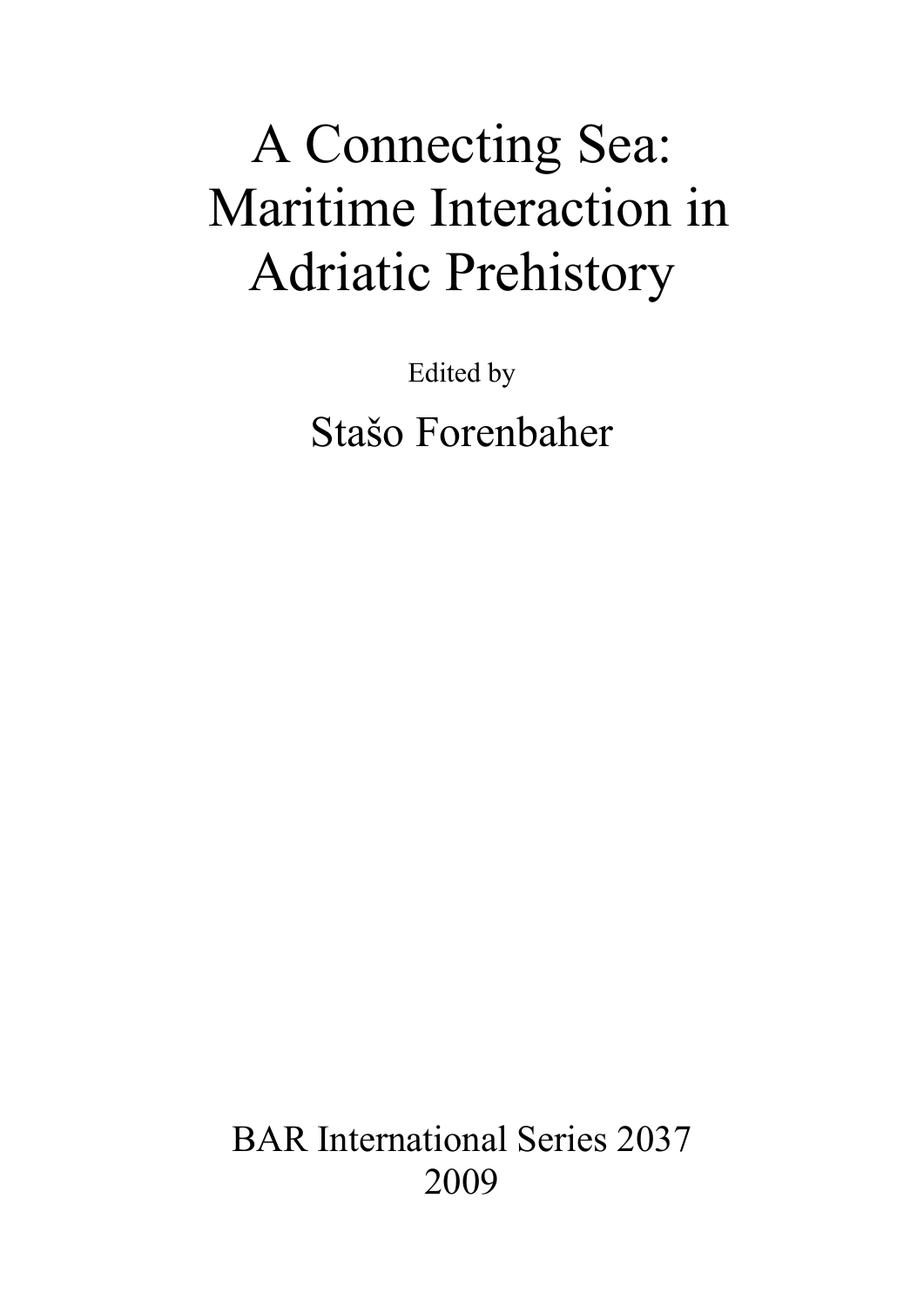This title published by

Archaeopress Publishers of British Archaeological Reports Gordon House 276 Banbury Road Oxford OX2 7ED England bar@archaeopress.com www.archaeopress.com

BAR S2037

A Connecting Sea: Maritime Interaction in Adriatic Prehistory

© Archaeopress and the individual authors 2009

ISBN 978 1 4073 0614 8

Printed in England by Blenheim Colour Ltd

All BAR titles are available from:

Hadrian Books Ltd 122 Banbury Road Oxford OX2 7BP England bar@hadrianbooks.co.uk

The current BAR catalogue with details of all titles in print, prices and means of payment is available free from Hadrian Books or may be downloaded from www.archaeopress.com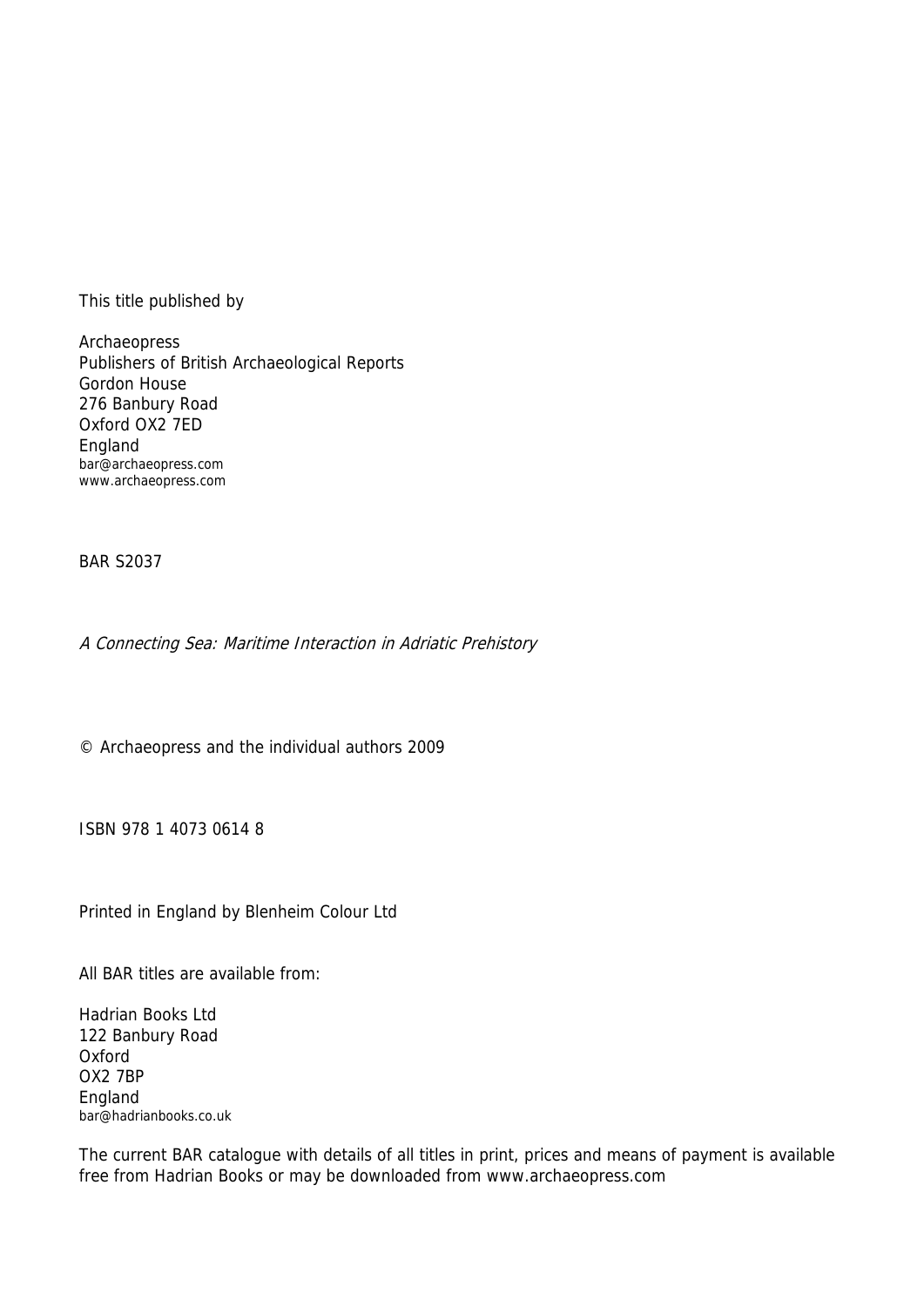# Palagruža - The Island of Diomedes - and Notes on Ancient Greek Navigation in the Adriatic

# *Branko Kirigin, Alan Johnston, Marko Vučetić and Zvonimir Lušić*

*The small archipelago of Palagruža is the* omphalos *of the Adriatic Sea. The recent discovery of some 13,000 sherds of Greek fine pottery (late 6th - 2nd/1st century BC), some with graffiti that confirm the existence of Diomedes cult, enables discussion on ancient navigation up and down and across the Adriatic. Analysing other archaeological data, ancient written sources, the winds and currents, meteorological data collected in the last 100 years from north, central and south Adriatic, and the capabilities of boats and sailors,*  we offer a preliminary picture of how the ancient Greeks navigated in this part of the Mediterranean. Documents from the Medieval *period and local traditional weather lore of fishermen support our assumption that long-distance trade with cargo ships was possible only from May to October.*

*Keywords: Adriatic, Diomedes, Greeks, meteorology, navigation, Palagruža, sailing season, trade, traditional weather lore*

#### **Introduction**

To ancient mariners who sailed the open sea, the most important thing was to find and recognize landmarks: islands, capes, promontories and hills. Since the Adriatic is a narrow sea, finding land was not so difficult, but it was very difficult to approach it and to land. One had to be a very skilful sailor, with good knowledge of coasts, rocks, reefs, winds, and currents, and of signs that can help in predicting weather conditions. That knowledge could not have been acquired without regular connections among Adriatic communities throughout prehistory and history, before the invention of navigation instruments such as the compass, barometer, sextant, radar, and the GPS.

The inspiration for this paper came through excavations on the island of Palagruža, situated almost in the centre of the Adriatic Sea, and recently identified as the Island(s) of Diomedes (Kirigin and Čače 1998) (Figure 1; see also Figures 2, 5 and 7). After providing basic geographical data, we summarize the archaeological evidence from Palagruža and present results of recent research on ancient navigation and weather conditions in the Adriatic, as well as the weather lore of fishermen from the island of Vis (Appendix 1), in order to propose a reconstruction of open sea navigation in the Adriatic during the Archaic and Classical Periods. We know that goods and people moved around the Adriatic by boats, but it has never been practically explained how these boats were navigated.

#### **The Adriatic**

The Adriatic is the nearest sea to Central Europe. Total length of its coastline is 3737km, but the eastern coastline, including the Albanian coast, is almost twice as long (2390km) as the Italian coastline. If one includes the coastlines of over a thousand islands, islets and rocks that face the east Adriatic mainland (a total of 4001km), the eastern coastline is five times longer than the western one, which is only 1249 $km$  long (see Figure 7)!<sup>1</sup> The east coast is characterized by high, rugged mountains, while the west coast is flat, except for the promontories of Gargano and Conero. Fertile soil is as rare in the east as rocks are in the west. The west coast has very few safe natural harbours and faces even fewer islands, while the east coast offers many places of shelter, except for the low and marshy Albanian coast, some 400km long in a straight line, which has only two safe anchorages, at Vlora Bay (ancient Oricum) and Durres (ancient Epidamnos/Dyrrhachion). Distance from Venice to Otranto Straits is 423NM (783km). The Adriatic is at its widest between Bari and Dubrovnik (some 114NM), where it also reaches its greatest depth (1228m). It is narrowest between the mouth of Po River and Rovinj in Istria (some 47NM), where it is only 35m deep (anon. 1956, 322-325; Thompson and Thompson 2000; Duplančić Leder *et al.* 2004).

At the time when the Greeks started sailing towards the northern Adriatic, the sea level would have been some 2-3m lower then today (van Andel 1989; 1990; Morton 2001, 5-8). Some of the islands would have been connected to the mainland or to other islands. Parts of the north Dalmatian coastline and the islands facing it between Zadar and Šibenik may have been shaped differently, while some of the submerged rocks would have been exposed. Nothing

<sup>1</sup> Land distances are expressed in kilometers (km), while sea distances are expressed in nautical miles (NM); 1Nm = 1.852km.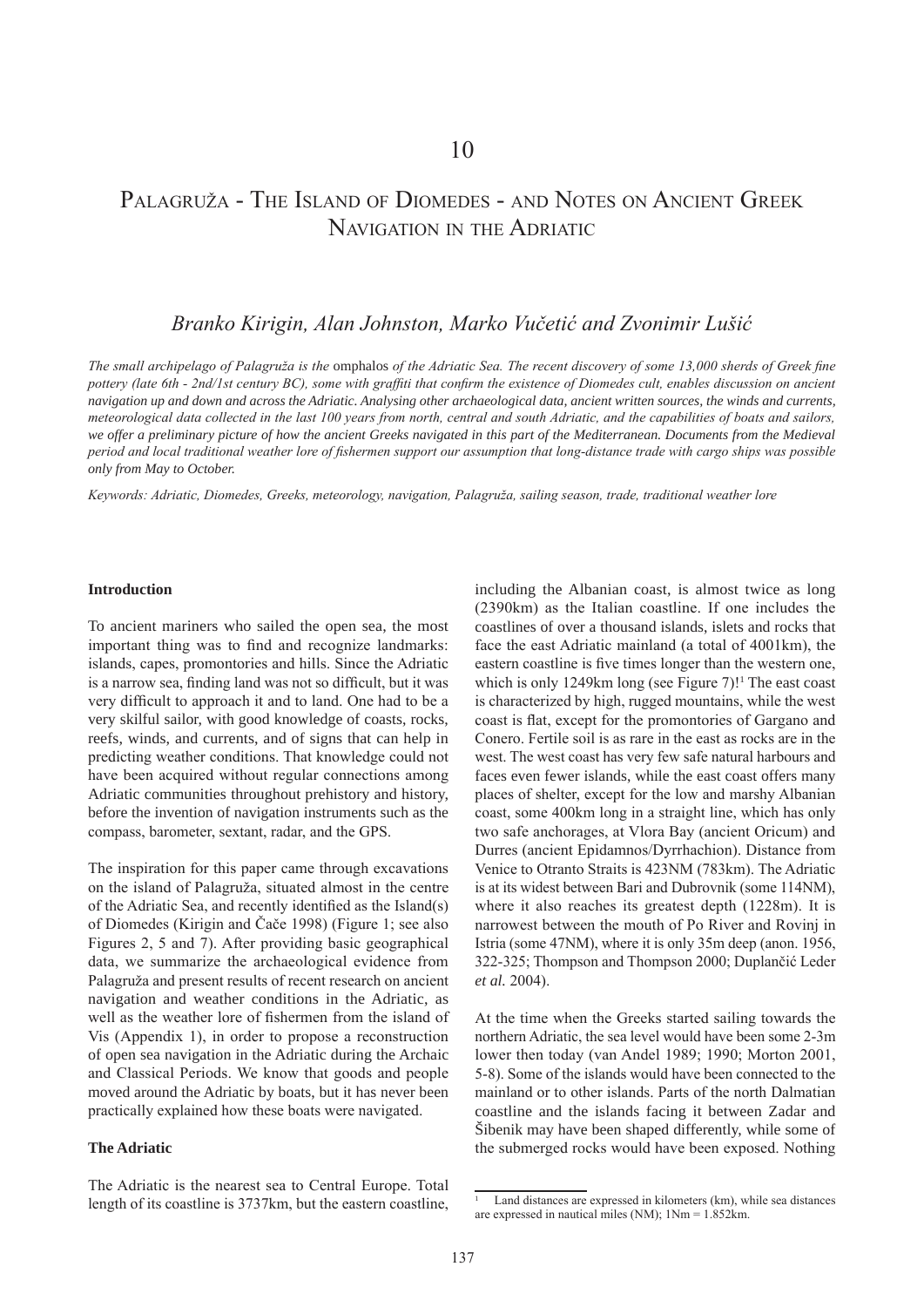

*Figure 1. View of Velo Palagruža from Molo Palagruža. 1 Zolo, 2 Salamandrija, 3 Lighthouse.*

fundamental has changed, however, that would signal different navigation problems.

#### **Palagruža**

Palagruža is a small archipelago situated between the Gargano Peninsula and the Dalmatian islands of Sušac, Lastovo and Vis (see Figures 5 and 7). It consists of two larger islands, Velo (Great) and Molo (Little), separated by a channel about 200m wide, as well as two large rocks and some 20 small rocks and shoals, ending with the islet of Galijula (Figure 2).

Velo Palagruža is about 1350m long, 300m wide and 87m high. Its southern side consists of steep cliffs overlooking at their centre a pebble beach, Zolo (Figure 1). The northern slope offers seven hectares of thin arable soil. Near the western end there is another small pebble beach, Storo vloka, the only place aside from Zolo where one can land.

Due to many rocks and shoals, strong currents (up to 6 knots)<sup>2</sup>, and variable winds, landing on Palagruža is not easy, as attested by many shipwrecks dating from 4th/2nd

century BC to the present times (Orlić 1988; Radić 1988; 1990; Radić Rossi 2002; Miholjak 2007). Safe landing is possible only when the sea is calm, which usually occurs from May to October, when westerly and northerly winds are blowing (see Figure 6). Even then, one has to be a skilful mariner to anchor safely in front of the Zolo beach. Until recently, fishing boats were beached regularly, but that was not an option for longer vessels. Landing a small merchant boat, e.g. an ancient *lembos* that could hold 20 tons of cargo, was out of the question, since one would not have been able to put it back to sea. Fishermen from Komiža on the island of Vis would first unload their boat – which could carry up to 4 tons – and then pull it out. Otherwise it was too heavy to beach without a winch.

For landing on Palagruža, one either has to swim, or to row to the beach in a small boat (a tender), as is still done today. Casson (1995, figures 144, 146 and 154) provides illustrations of such tenders of Roman date (see also Pekáry [1999]). One cannot land on Zolo if the south wind (the *jugo*) is blowing, and if *jugo* is strong, one cannot land in Storo vloka either, because the island is small, and the sea gets rough all around it. With due care one can anchor in front of Zolo when winds are blowing from W, NW, N and NE, but with those winds it is impossible to land at Storo

 $1$  knot  $= 1$  nautical mile per hour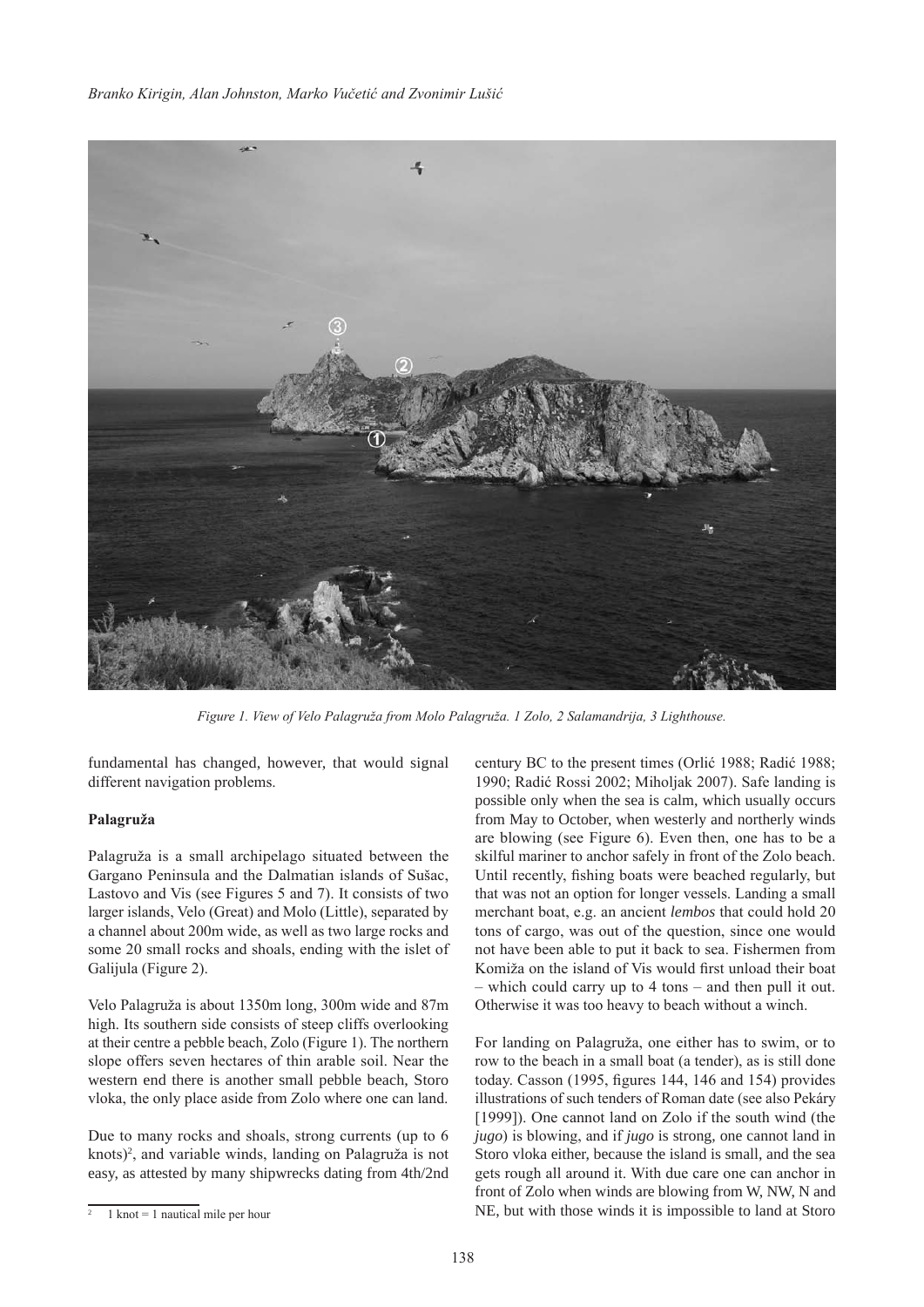

Pupak Galijula Bačva

*Figure 2. Map of Velo Palagruža, Molo Palagruža and Galijula with surrounding rocks and shoals.*

1 km 1 Nm

vloka. Palagruža has strong winds every second day on the average, and severe gales every seventh to tenth day (Vučetić and Vučetić 2002, 43).

After Thira (Santorini), Palagruža has the lowest rainfall in the northern Mediterranean, with an average of 290.3mm per year (Milković 1996). The island does not have a fresh water source. In order to be able to live on Palagruža, one has to build a large cistern, as the Romans did. Seven hectares of arable land is sufficient to support a small community.3 Fish is not a problem and there is food for goats; even grapes have been grown here, an endemic sort known as *Palagružonka*. The average humidity on the island is high (75%), often causing fog or mist and providing sufficient amounts of dew for a diverse bush vegetation (there are no trees). Palagruža has the lowest air pressure in the Adriatic, which means that winds often change their direction at random, up to three times a day (Pandžić and Sijerković 1996, 301).

One cannot spot Palagruža from the sea level, in good weather conditions, from a distance greater than *c.* 25NM. Palagruža therefore is not visible if one is sailing past Gargano, or past Vis or Lastovo; it becomes visible only half a mile south of Sušac! During windless, hot summer days, when evaporation is high, Palagruža can be seen only from a mile or two away.

Recent excavations have shown that the island has played an important role in maritime communications starting back as early as 8000 years before the present (Forenbaher 1999). Palagruža was also considered important during the Middle Ages, when pilot maps (*portolans*) often show it much bigger than in reality (Duplančić 1996). In 1875, Austrian authorities built there the biggest and strongest lighthouse in the Adriatic, which remains in service.

The Early Neolithic and Late Copper Age / Early Bronze Age finds from Palagruža have been well presented by Forenbaher (1999) and Kaser and Forenbaher (1999) (see also Forenbaher in this volume). It is interesting to note that Palagruža did not yield any finds from the period between the Early Bronze Age and the 6th century BC. Mycenaean pottery has not been recovered, though it is attested at several sites in south and north Adriatic, especially during the LH IIIc period (Vagnetti 1999, map on p. 161; Gaffney *et al.* 2002).

Local Adriatic Iron Age finds also are absent. The island may have been uninhabited and the local polities may have had no interest in controlling it. It seems that native navigators did not stop at Palagruža, nor did they build a shrine on the island, unlike the Messapians, who honoured their deities in cave shrines along the west Adriatic coast [Pagliara 1991, 503-526]). Palagruža was not an attractive place to live, but it was an important landmark for Iron Age sailors, who could cross the Adriatic (80NM from Gargano to Issa) in a day.

#### *Evidence of trans-Adriatic contacts in the 1st Millennium BC*

That the products of the Apulians (Daunians, Peucetians and Messapians) did cross the Adriatic is attested by their matt-painted pottery, which can be found at many sites in Dalmatia, Liburnia, and Histria, starting from the 9th century BC onwards (De Juliis 1977, map C; Petrić 1993; Kirigin 2006, 11, 21; Barbarić 2006, 58). Only a single 5/4th century BC fragment of such pottery has been found on Palagruža. Early Iron Age artefacts and people from the East Adriatic coast also crossed the Adriatic and reached the Italian coast (Batović 1976; 1987, 349, 379; Peroni 1976; Katičić 1976; Benac 1988; Guidi and Piperno 1993,

<sup>3</sup> During the Middle Ages, the Hvar commune rented Palagruža for planting grain (Mardešić 1993, 67 and note 82; Kovačić 1997, 41). The 7 hectares of arable soil could have produced some 3500 kg of wheat or, due to low rainfall, barley. This could have supported some 15 persons for a year.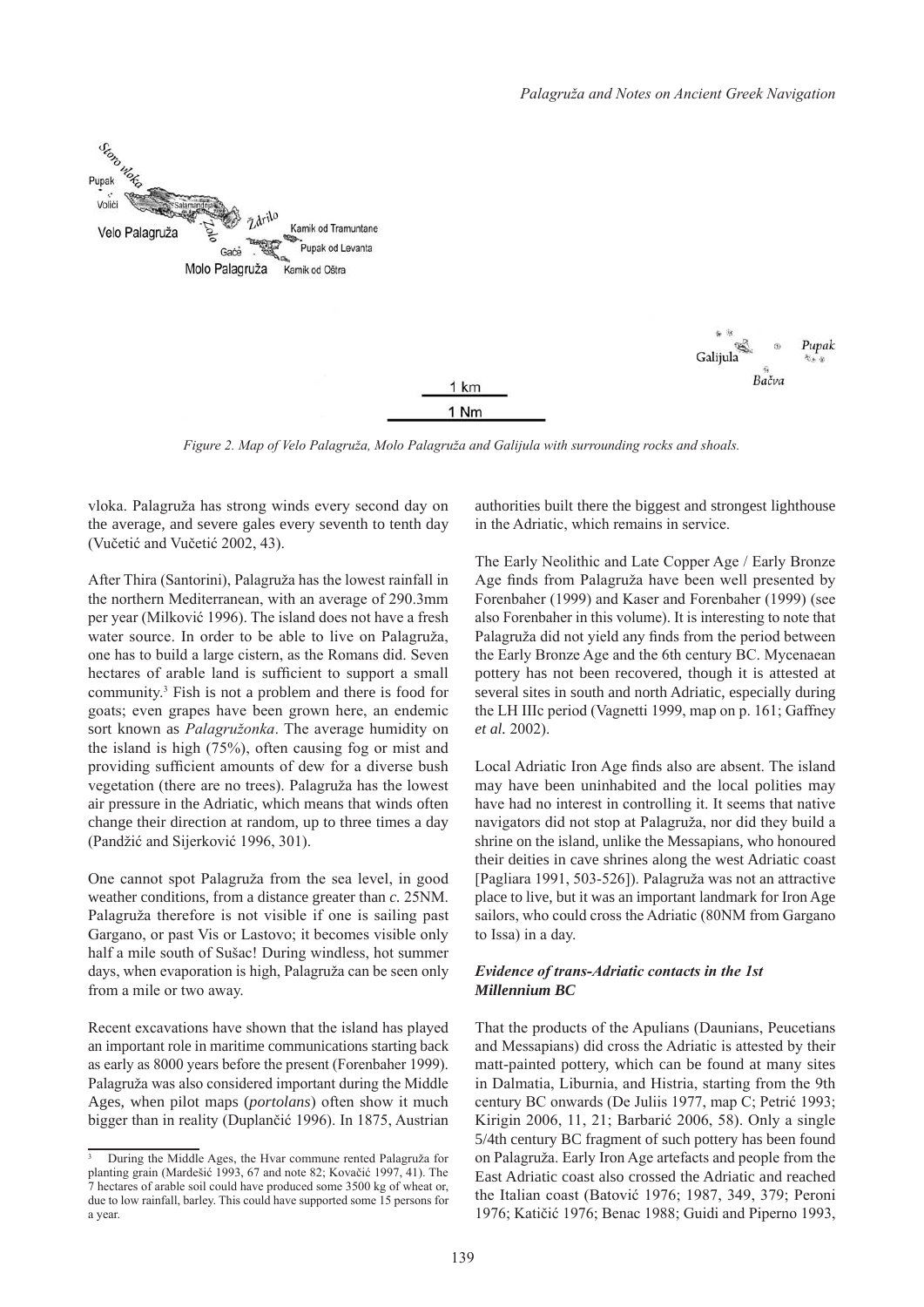446-448, 509: Bouzek 1997, 224-227). While we do not have a clear idea about trade or exchange patterns, maritime connections among Adriatic communities were evident before the Greeks showed interest in this region in the 6th century BC. We may note that the early Greek finds from Otranto and up the Salento coast, together with the late 7th century BC Greek colonies on the Albanian coast (Epidamnos and Apollonia), show that the Greeks were familiar in sailing the '*stoma tou Adriou kolpou*' (D'Andria 1990; Wilkes and Fisher-Hansen 2004), the most difficult part of the Adriatic.

Local communities of the Archaic and Classical periods on central Dalmatian islands reached a degree of preeminence based on control of agricultural land, and through their proximity to trade routes (Gaffney *et al.* 2002). Although arable land and other resources were relatively scarce (except maybe fish), the islands certainly played an important role in the Iron Age Adriatic. The few examples of Archaic and Classical Greek fine pottery (Corinthian and Attic) from east Adriatic coastal and island sites (Kirigin and Čače 1998, 77, note 62) indicate trade (contacts) on a much smaller scale than on the opposite side of the Adriatic. One fragment of such pottery, datable 490-470 BC, was found recently on the hillfort of Rat on the island of Brač. It has a graffito under the foot with a Greek letter M and belongs to Johnston's trademark type 13B (Johnston 2006, 81-2); the same letter is on a lekythos base from the former Hirschmann collection, attributed to the Eucharides painter, indicating that the Rat vase might have arrived by the same route as the vases of this painter found in Italy and Sicily. An Attic kylix and skyphos sherds have also been found on this site during survey in 1994 (Barbarić 2006, 58-59). Several late Archaic sherds have been found at the Kaštil on the island of Lastovo (see Della Casa *et al.* in this volume). One sherd of a South Italian red-figured vase (c. 350 BC) was found within the medieval walls of Dubrovnik (Menalo 2004, 255, 268 figure 7). Recently, several black-figured and red-figured Attic sherds have been found at Nin in north Dalmatia (unpublished). Altogether there are very few examples of figured pottery from Dalmatia, Kvarner, and Istria, coming from not more then ten sites along the Croatian coast and islands. On the west Adriatic coast there are some 35 sites with black-figured vases while on the entire east coast there are about nine; likewise, there are some 84 sites with red-figured vases on the west coast and about 17 on the east coast (D'Ercole 2006, figures 5 and 6).

If we are to believe Filippo Giudice's distribution and quantification of 4034 Attic figured vases of the 6th and the 5th century BC around the Adriatic, almost 99% of them were found on the Italian side, with the greatest concentration at Spina, Bologna and Adria (Guidice 2004). It is hard to believe that things will ever change dramatically, especially for the Archaic and Early Classical periods. To some extent, this situation may be a consequence of relatively few recent excavations on the Croatian side of the Adriatic. There is a strong possibility, however, that the Illyrians did not appreciate Attic painted pottery, or could not afford it. The economic potential of Dalmatia cannot be compared with the fertile richness of the Italian coast, and even the ancient sources mention that the Illyrians were envious of that land (Antoninus Liberalis 37).

| <b>Square</b> | ${\bf P}$      | Gfw   | <b>Rfw</b> | G/Rfw                    | <b>Ccw</b> | Amph     | <b>Tiles</b> | Me/Mo            | <b>Total</b> |
|---------------|----------------|-------|------------|--------------------------|------------|----------|--------------|------------------|--------------|
| $V-6$         | 382            | 341   | 73         | 231                      | 89         | 6        | 83           | $\theta$         | 1205         |
| $V-7$         | 301            | 1300  | 274        | 498                      | 396        | 57       | 252          | $\boldsymbol{0}$ | 3078         |
| $V-8$         | 22             | 503   | 68         | $\overline{\phantom{a}}$ | 223        | 17       | 16           | $\boldsymbol{0}$ | 849          |
| $Z-6$         | 621            | 1351  | 315        | 347                      | 746        | 75       | 343          | $\boldsymbol{0}$ | 3798         |
| $Z-7$         | 73             | 1969  | 864        | 426                      | 624        | 41       | 522          | $\mathbf{1}$     | 4520         |
| $Z-8$         | 57             | 1644  | 628        | 571                      | 1105       | 96       | 789          | $\mathbf{1}$     | 4891         |
| $A-8$         | $\overline{4}$ | 86    | 35         | 50                       | 66         | 5        | 11           | $\theta$         | 257          |
| $B-8$         | 25             | 453   | 171        | 88                       | 401        | 27       | 157          | $\mathbf{0}$     | 1322         |
| $A-9$         | 16             | 200   | 88         | 58                       | 166        | 49       | 107          | $\mathbf{0}$     | 684          |
| $B-9$         | 9              | 107   | 42         | 128                      | 66         | 16       | 229          | $\boldsymbol{0}$ | 597          |
| $Z-9$         | 12             | 24    | 18         | 12                       | 14         | $\theta$ | $20\,$       | $\theta$         | 100          |
| <b>Total</b>  | 1522           | 7978  | 2576       | 2409                     | 3896       | 389      | 2529         | $\overline{2}$   | 21301        |
| $\frac{0}{0}$ | 7.15           | 37.45 | 12.09      | 11.31                    | 18.29      | 1.83     | 11.87        | 0.01             | 100.00       |

*Table 1. Number of potsherds recoverd during excavations in 1996 and 2002-2007 form layer 4050, south slope of Salamandrija (Palagruža).*

**P** = prehistoric, **Gfw** = Greek fine ware, **Rfw** = Roman fine ware, **G/Rfw** = Greek and/or Roman fine ware, **Ccw** = Greek and Roman cooking coarse ware, **Amph** = amphorae, **Me/Mo** = medieval and modern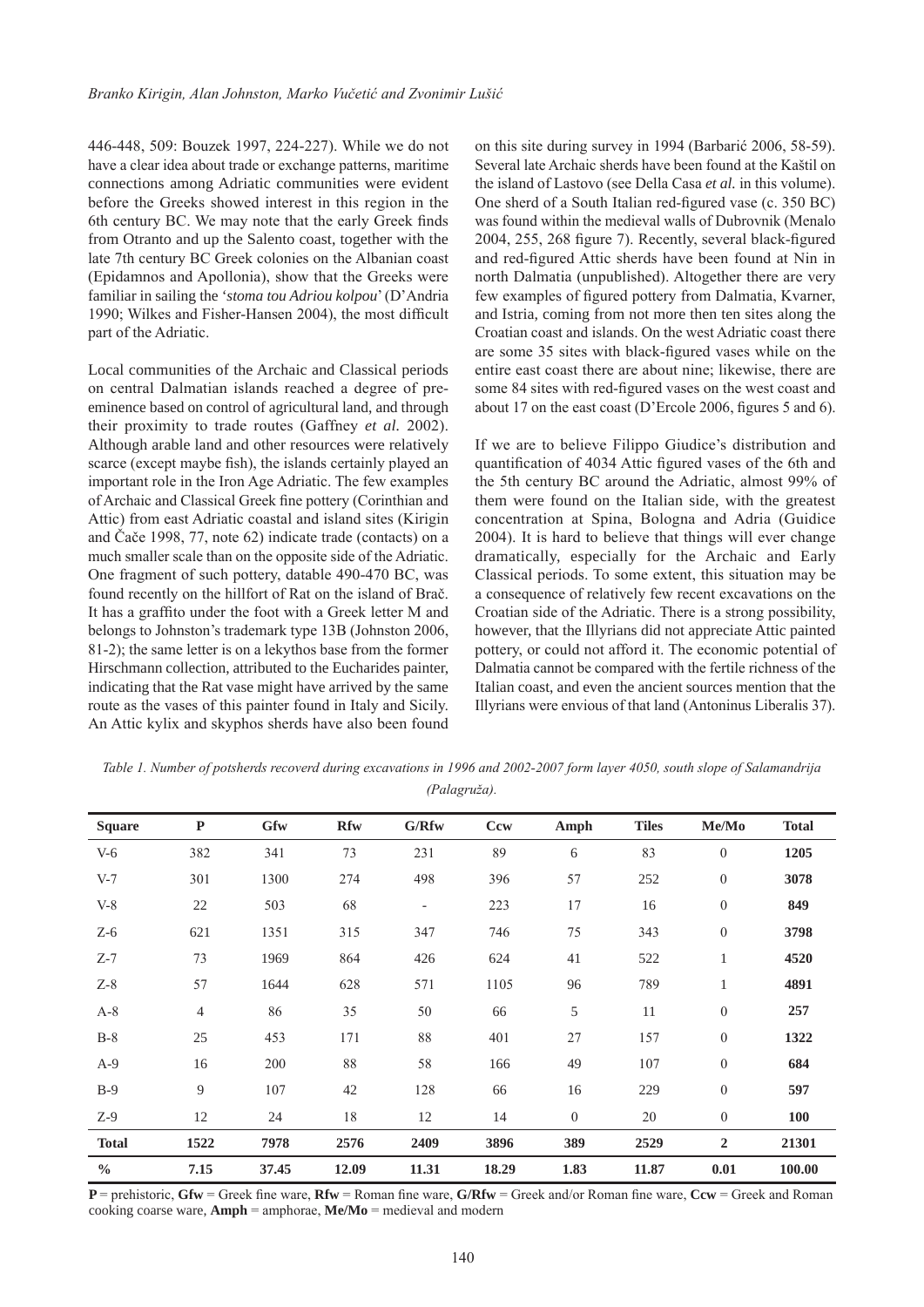# *Greek and Hellenistic pottery from Palagruža*

As a result of the recent excavations on Palagruža, we can now add more Attic pots to Guidice's list. Although the vast pottery assemblage from Palagruža has not been studied in detail (Table 1), it seems that Attic pottery is more dominant in the late 6th/5th century BC than in the 4th century BC. Some of the Attic figured pottery (some 20 sherds) has been published (Kirigin and Čače 1998; Kirigin 2003; Kirigin *et al.* 2004; 2005; 2006; in press), while the majority consists of black gloss sherds.

The Attic figured pottery on Palagruža seems to correspond well with the situation in Puglia (Semeraro 1997, 377-388; Mannino 2004, 355), Adria (Wiel-Marin 2005), Numana (Fabrini 1984), and Spina (Berti and Guzzo 1993; Sassatelli 2000; Nilsson 1999; Giudice 2007). On the other hand, Palagruža has not yielded any figured sherds attributable to the workshops of Magna Grecia, which are so common in Puglia, and also at Issa and Pharos in Dalmatia. Fragments of Gnathia ware (some of them with graffiti) and other local Hellenistic Adriatic styles are common on Palagruža, while Early Roman fine wares ('thin walled' and Arretine) are less frequent. Most of the fine wares on Palagruža are drinking vessels (kylikes, skyphoi and bowls), while cooking pottery is relatively scarce (Miše 2006). This suggests that wine was offered to Diomedes, the legendary Greek hero of the Trojan war, together with coins, gems, rings, fibulae, dice, as well as a few lamps and terracottas.

Several late 6th century BC black-figured sherds and graffiti indicate that the shrine of Diomedes was founded on Palagruža around that date. Which of the Greeks were visiting it? Judging by the pottery, the sanctuary founders were neither the Corinthians, nor the Eastern Greeks, whose fine wares appear on both shores of the Adriatic, but not on Palagruža. The Greek Archaic and Classical pottery found here all seems to be Attic. Graffiti inscribed on potsherds provide further indications.

# *Graffiti*

Out of more than 200 fragments with graffti (most of them dedications), for our purposes here we point out just a few.

Aside from the famous text with the name of DIOMEDES (Figure 3: 1) (Kirigin and Čače 1998, 64, 85, #3, 94, figure 4, 108, Pl. 1:3) that has inspired our excavations all these years, a kylix base with two lines: *...unadr/...aiai* (Figure 3: 2) (Kirigin and Čače 1998, 79. Pl. 1:1) may mention another dedicatee. The ending -*aiai* could be supplemented *Athenaiai* but the statistical likelihood of this reading is not strong. A fine and early dedication is preserved on two non-joining fragments of an Attic red-figured eye-cup of *c.* 520-500, with the text in Ionic script (Figure 3: 3a, 3b) (Kirigin *et al.* 2005, 257, figure 6: 3a, 3b).

About ten texts mention material relevant to navigation.

The longest text from Palagruža is cut on a large black skyphos of perhaps 450-425 BC. We have the beginnings of three lines and part of a fourth in much larger lettering, the dedication to Diomedes (Figure 3: 4) (Kirigin 2003, 271-374, figure 11 left). The dedicator's name, which appears in line 2 (apparently, Perraios), is occasionally found in central and northern Greece. In line 3 there is clear reference to *soteria*, 'safety', a common word in sailors' prayers and thanks, here perhaps 'but may you give him a safe passage home'.

Another key word probably appears on a late Archaic or early Classical black-glazed scrap, with ]UPLO[, that could well be *euploia*, referring to a good voyage, or less likely to Aphrodite Euploia, a well-known seafarers' cult (Figure 3: 5) (Kirigin *et al.* 2005, 257, figure 6: 4).

More common is the dedicatory formula that refers to the joint dedication of a ship's crew, 'X and his fellow sailors', *sunnautai*. All these texts are very fragmentary unfortunately, though one is an early example of the formula, *c.* 500 BC.

The origins of the sailors can be discerned in the Ionic text mentioned above, some graffiti probably in the script of Aegina (see below) and a couple of texts in which the specific *polis* of the dedicator may be mentioned. One is cut beneath the black-figured frieze of a cup of perhaps the later 6th century BC, ]ENOXI[ (Figure 3: 6) (Kirigin 2003, 271-374, figure 11, right); the reading could be ANETHEK]EN O XI[OS, a dedication by a Chian at a date close to 493/2 BC, when the island of Chios (in eastern part of central Aegean) was devastated by the Persians. The other, ]AMIOST[, is likely to refer to a man from the more southerly island of Samos (Figure 3: 7) (unpublished).

The only complete graffito reads: SOLEIOS ANETHEKE. This is indeed very interesting, as it must be the same man, Soleios, who is known at Adria by an owner's inscription, SOLEIO EMI, on an Attic cup of similar date, *c.* 500 BC. The script is almost certainly Aeginetan (Figure 3: 8) (Kirigin *et al.* in press).

Even though the texts are so fragmentary, we see that Greek seamen were making offerings to Diomedes, and that before the Hellenistic period these pots are Attic. This also clearly shows that many of the seamen were literate; they could therefore well have had some written 'pilot book' of the Adriatic on board.

## *History of the sanctuary*

It is impossible to answer the question of how often the sanctuary was visited. Much damage has been done by the Late Roman fortification, the mid 19th century church of St. Michael, several cisterns and water collecting pavements, the two Italian military installations, and erosion. Judging by the fact that only one of the recovered Greek graffiti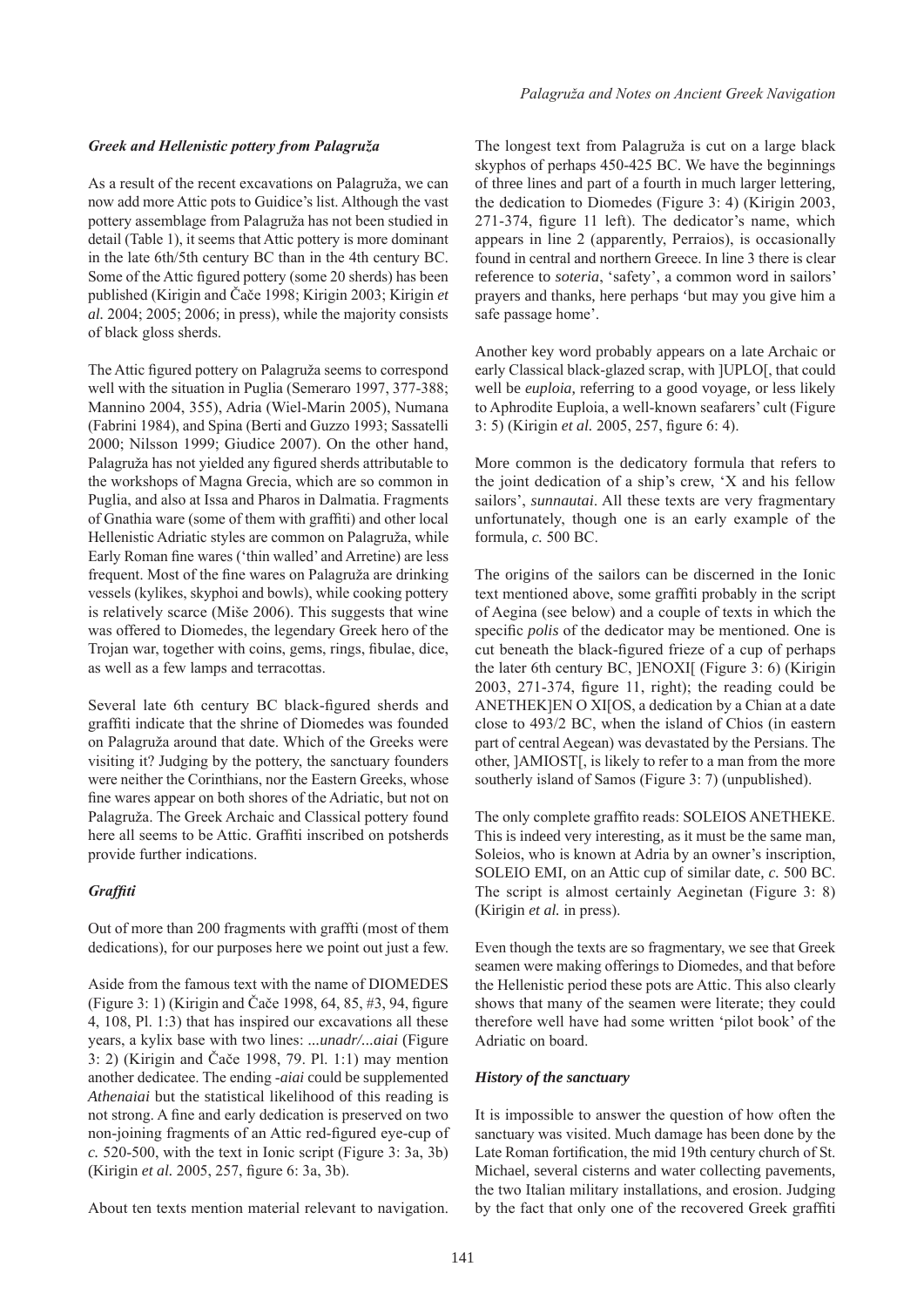

*Figure 3. Graffiti from Palagruža (not to scale).*

is complete, well over a half of the pottery assemblage is missing. We cannot estimate from the available evidence how many landings were made during each sailing season, or within a decade. At the moment, we can only say that the sanctuary existed through the Greek and Early Roman period (late 6th century BC – 1st/2nd century AD).

The ancient written sources that mention sanctuaries of Diomedes in the Adriatic do not locate Diomedes' Island(s) with the precision provided for the other sanctuaries. This adds to the mystery of the sanctuary on Palagruža, and might indicate that only the seafarers knew its location, rather than the geographers and scholars who wrote about it, or it might be because it was far away from any coasts. Indeed, before our work on Palagruža, the Tremiti were considered to be the islands of Diomedes (Braccesi 1979, 15, note 12; Kirigin and Čače 1998, 75, with bibliography; D'Ercole 2002, 23-24).

The Greeks established the sanctuary on Palagruža despite the island's many dangers. It could not have been sited at the beach, as it would have been destroyed by the *scirocco* which sometimes creates waves higher than 8m (Britvić *et al.* 1996, 269). It stood on Salamandrija, which is reached from Zolo by a steep 60-metre climb (Figure 1). From this height one could see much farther than from the sea level. In exceptional visibility conditions one can see Mount Maiella (2793m) in Italy, 200km away, and Mount Orjen (1895m) in Montenegro, 220km away, not to mention the islands and coastal mountains of Dalmatia, Gargano, and Tremiti. This was important not just for orientation, but also for predicting the weather conditions.

#### *Diomedes' birds*

When Diomedes died (or was killed), Zeus transformed his friends into birds. The ancient sources tell us that:

*'These birds live like in a town. Before dawn they soak the place with their wings and again sprinkle it wetly, and then they go hunting, leaving the prey*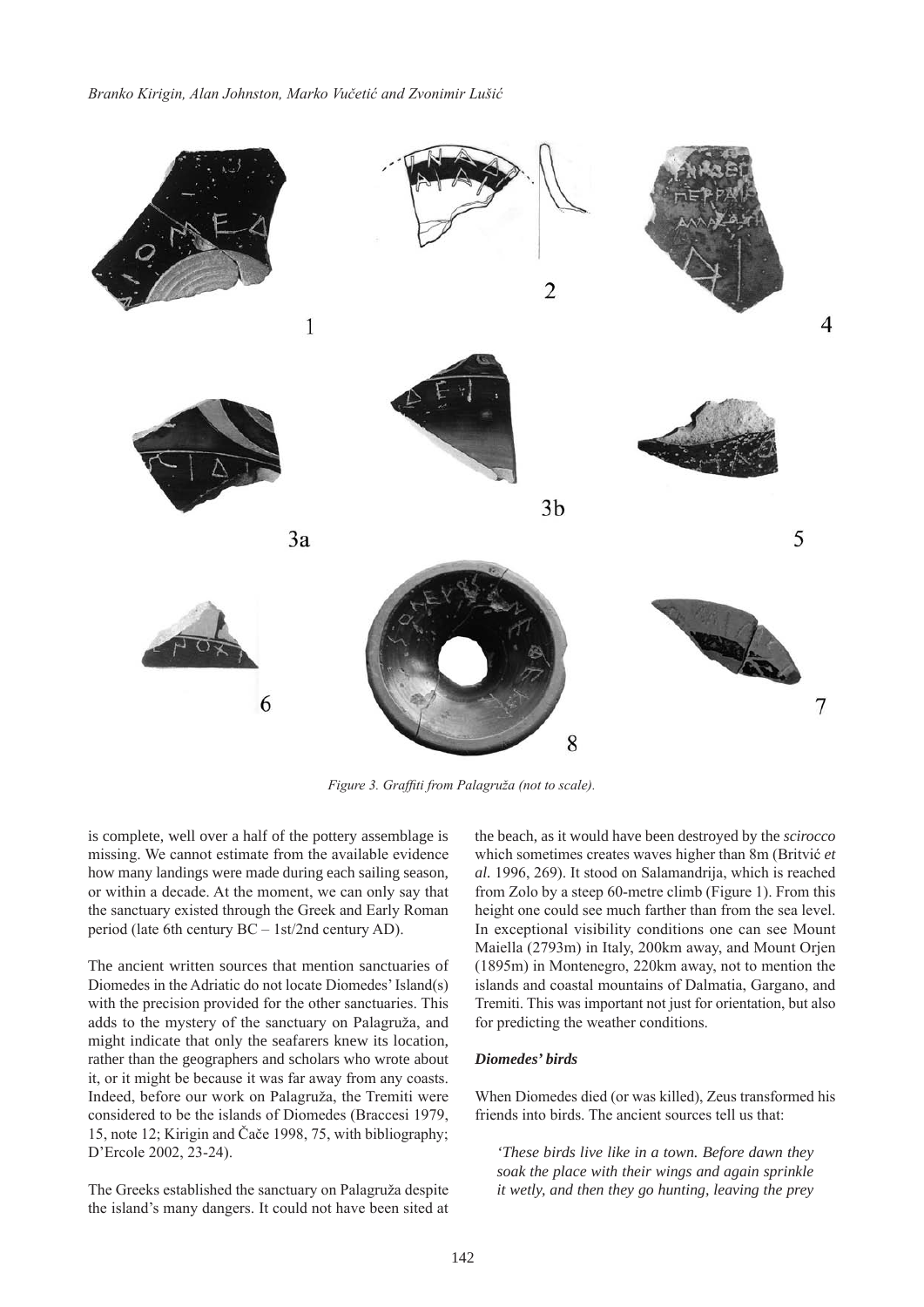*in a heap, and together they distribute it among themselves'* (*scholia ad* Lycophron 594)*.*

*'At once the Illyrians suddenly attacked and killed the Dorians on the island, at the moment when they were offering funeral sacrifice. According to the decision of Zeus, the bodies of the Hellenes disappeared and their souls were transformed into birds. And even now when a Hellenic ship puts to shore, the birds come to it, while from an Illyrian one they all fly off and disappear from the island'*  (Antoninus Liberalis 37).

*'[These birds] annoy the visiting barbarians with their cries, and only to the Greeks do they show deference. Every day they clean [the sanctuary] with full throats and wet wings, and from this arose the story that these are friends of Diomedes, who have transformed themselves into the appearance of birds'* (Pliny *Nat. His.* x, 126-127)*.*

*'On the island of Diomedes, which lies in the Adriatic, it is said that there is a sanctuary of Diomedes, beautiful and holy, and that surrounding the sanctuary sit birds, big in growth, and having large and hard beaks. And it is said that when the Hellenes go ashore at that place, they remain calm, but if any of the barbarians that live nearby come, they fly out and precipitate from the air headlong and wound or kill them with their beaks'* (Aristotle, *Mir. Ausc.* 385b. p.8).

Morton (2001, 225, note 135) notes that '*the hostility of the birds in this passage is a reflection of the natural tendency to protect nesting sites*'. On Palagruža seagulls protect their eggs and youngsters from late April to early July. It is interesting to note that all birds mentioned by the ancient sources are migratory birds<sup>4</sup>. Only the endemic Illyrian swifts live permanently on Palagruža, while Cory's shearwater<sup>5</sup> and Eleonora's falcon are among the few birds that stay there for longer periods. Even the seagulls, which are the most common birds on Palagruža, come to the island in November and leave in July. The time of seasonal bird migrations roughly corresponds to the opening and closing of the sailing season in antiquity.

#### **Limits of navigation**

Descriptions of the Adriatic coast by Pseudo-Skylax and other ancient writers are helpful since they describe the

geography, the inhabitants, and the distances between settlements along the coast and islands. They do not provide practical instructions on how to reach them by sea, nor do they mention landmarks, sea depths, anchorages, sheltered places, or fresh water supply. They are not pilots for sailors (Medas 2004, 109-135), but taking them as such, scholars have come to the erroneous conclusion that navigation proceeded only along the coast, during daytime, and with a following wind.

Scholars working in the east Adriatic presumed until recently that ancient navigators hugged the coasts and travelled during daytime (Kozličić 1996, 39-40, 43; Ničetić 2000; Kozličić and Faričić 2004, 38). Although Braccesi (1979, 16, note 15) notes that open sea navigation was not an '*ostacolo insormontabile*'*,* the opinion is still voiced that the Greeks avoided the Adriatic as much in summer as in winter (Morton 2001, 121, 128, 234, 242). Recent research has demonstrated what already was known from ancient literary sources, namely that Greek merchant ships with square sails could sail up to 80° towards the wind (Pomey 1997, 32-37; Medas 2004, 183-206), at night (Braudel 2001, 214; Davis 2001, 136-185; Morton 2001, 261-265; Bilić 2004, 2005; Medas 2004, 155-181), and for days on the open sea (Davis 2001; Morton 2001, 206-228).

Sailing with the side wind was crucial for transadriatic navigation. Otherwise it would have been almost impossible to sail, for instance, from Issa (Vis) to Salona (Solin), as the winds that blow in that direction are extremely rare and stormy. The same applies to the passage from Ancona to Zadar. While sailing against the wind (tacking), the speed of ships would have been about 1 knot, maximum 2.5 knots (Casson 1995, 281-296). During the presumed sailing season (May to October), the prevailing winds in the Adriatic come from the NW (see Figure 6). Thus it was a much longer trip from Kerkyra to Spina than *vice-versa*. Sailing from Kerkyra to Spina along the east coast, with the favourable current and the unfavourable prevailing winds, ships could have maintained an average speed of 1.5 knots, thus making 36NM per 24 hours. On the way back they could have sailed at an average speed of 3-4 knots, making 72 to 96NM in 24 hours.

#### *Night sailing in the Adriatic*

Strabo (iii: 2, 5) and Arathus (*Phaen*. 37-44, 728; Davis 2001, 170) are explicit about the Greeks sailing at night. For orientation they used the Ursa Minor constellation, an art that they learned from the Phoenicians (Aubet 2001, 168-170). There are no references to night sailing in the Adriatic, which posed many specific problems, but it does not mean that it was impossible.

One of the main rules of night sailing is to avoid sailing near the coasts. In the northern hemisphere, the simplest orientation is by Polaris (the Polar Star), the star that remains in the same place for a stationary observer. Since

<sup>4</sup> They are described by ancient writers as: 'Similar to swans' (*Scholia* ad Lycophron 592 and 594), 'similar to moorhens' (Pliny *Nat. His*. x, 126-127), 'similar in form to bald coots, and in size to swans' (Isidorus of Seville, *Etymologia sive origines*, xii, 7, 28-29), 'Diomedes birds' (Julius Sotinus), or just as 'birds' (Strabo ii*,* 5, 20.123; Antoninus Liberalis 37), or as 'big in growth and having large and hard beaks' (Aristotle *Mir. Ausc*. 385b. p. 8).

<sup>5</sup> *Calonectris diomedea,* known in Croatian as *Kaukal, Galeb kaukavac*  or *Veliki zovoj*; we do not know how the reference to Diomedes in its scientific name came about.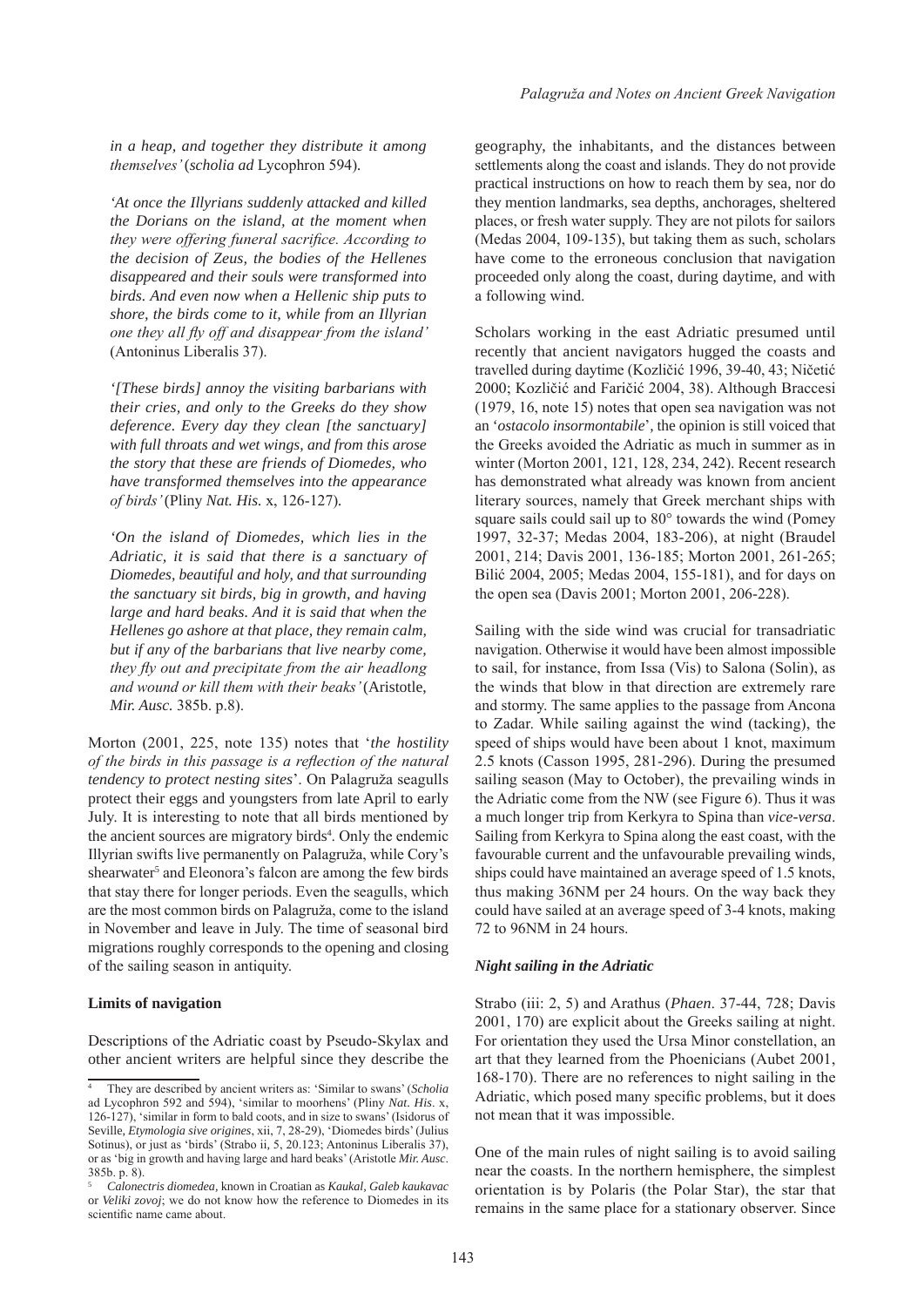

*Figure 4. Sky on July 1st 500 BC, Central Adriatic. Source: www.stellarium.org (with modifications by Lušić).*

Polaris is near the celestial pole, its altitude approximately equals the latitude of the observer, and its azimuth is very close to north.

In the ancient times, however, Polaris was not the Polar Star. In the first millennium BC, none of the stars were very near the Celestial pole, the nearest one being Kochab in the constellation Ursa Minor (Figure 4). The easily recognizable main constellations (e.g., Ursa Minor, Ursa Major, Orion) probably were the main guides. These constellations would have been ideal for an observer in the Adriatic: they were easy to find, and they were circumpolar, i.e., always above the horizon.

Ancient seamen also knew how to obtain latitude by observing the upper and lower meridian passages, i.e., by identifying positions of destinations according to meridian passage of celestial bodies (Davis 2001, 175; Ničetić 2000, 83; Bowditch 2002). While this method is valuable on long courses heading east or west, is less useful in the Adriatic, a relatively narrow sea that extends in a NW-SE direction.

A voyage from the Straits of Otranto to the northwestern Adriatic ports and *vice-versa* may have been accomplished as follows:

Set out at night, on a course heading towards the open (safe) sea. Keep heading towards the open sea in order to avoid arrival at a destination (e.g., port, anchorage, narrow passage, shallow waters) before daylight.

During daylight, base your position on observation of terrestrial objects and the Sun. During nighttime, keep your direction according to the celestial bodies and constellations.

For night orientation, use Ursa Major or Ursa Minor, especially Kochab.

Additional orientation is possible at the time of rising, setting, and meridian passage of celestial bodies, but these vary with the season and the observer's position.

During summer months, when daylight is much longer then night, not much sailing would have taken place in darkness (12 - 36NM). The journey was even safer when moonlight provided good visibility. Night breezes coming from the mainland (locally known as *burin* or *ternin*) provided additional help.

#### *How many ships?*

Why did the Greeks go to Spina and Adria? It is generally considered that they went for cereals, metals, amber, horses, salt, dried meat and slaves (Braccesi 1979, 135, 152-157; Sassatelli 1993, 211-213; 2000; Raviola 1999, 59-62; Menichetti 2000). The most favourable time to purchase grain would have been in early summer, after the harvest.

It has been estimated that Athens normally imported from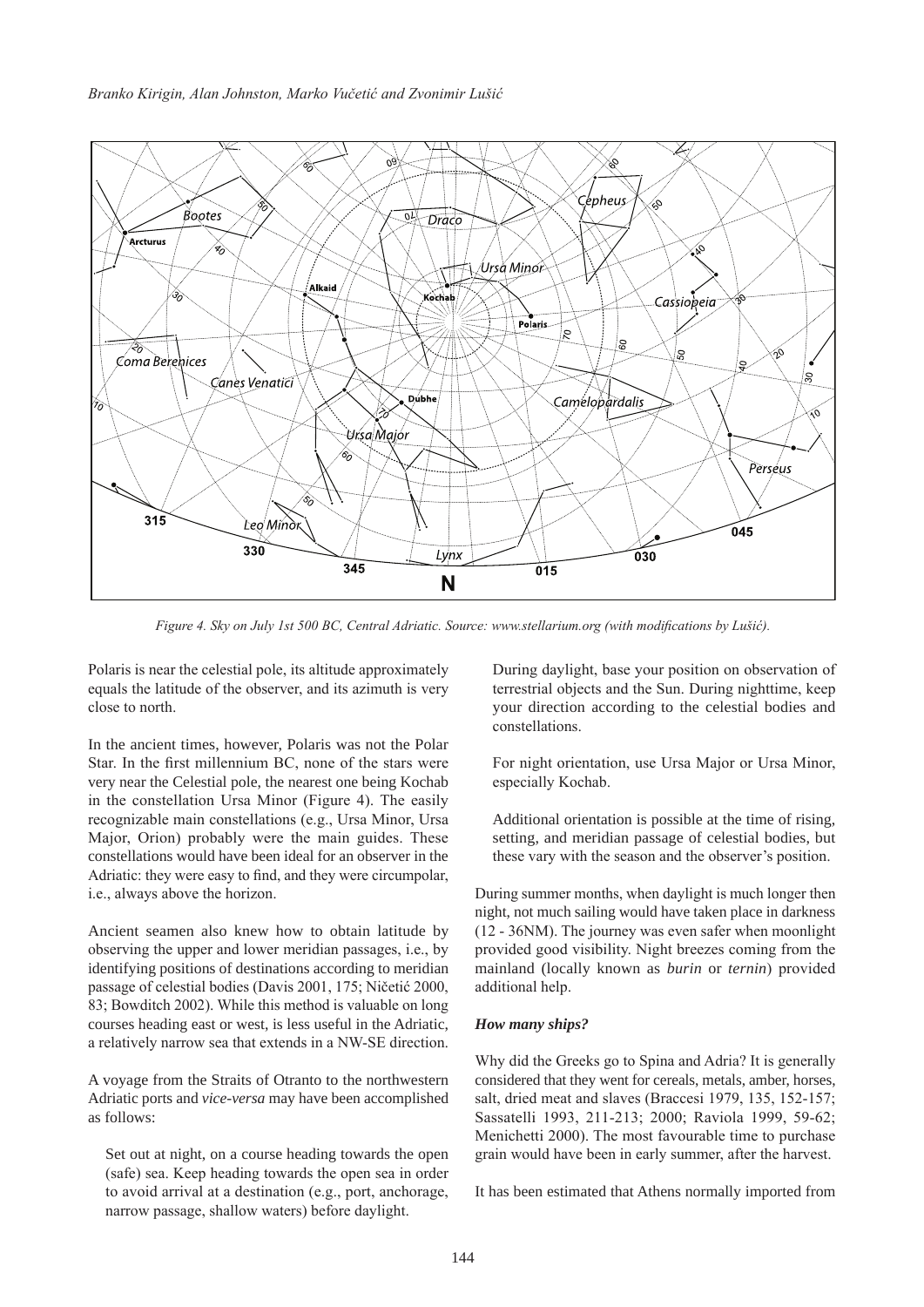$11,500$  to  $23,000$  tons of grain each year,<sup>6</sup> which could have been brought to Piraeus in between 92 and 192 ships (Garnsey 1988, 90-91, 143). Greek cargo ships ranged from 20 to 330 tons burden. Ships '*of 5,000 talents (130 tons) were at least of average size*', although '*freighters of 350-500 tons, though considerably large, were not out of*  the ordinary' (Casson 1995, 183-184).<sup>7</sup> Recent underwater excavations have confirmed that, by the 5th century BC, there were Greek merchant ships of 126 tons burden (Hadjidaki 1996), but the majority of known wrecks of the period are substantially smaller, 10 to 18-metre vessels (Hadjidaki 1996, 588-90; Panvini 2001, 19).

The principle Athenian suppliers of grain were the Propontis (the Sea of Marmara) region, Crimea in the Black Sea (Bosporan kingdom), Egypt, Sicily and the *Alto Adriatico,* though no ancient literary source mentions grain trade between the last and Athens. It would be interesting to compare the timing of harvest seasons in Egypt, Sicily, and the Black Sea, since different harvest seasons would have allowed successive shipments of grain to be brought to Athens by the same ships. If these four regions were indeed the principal suppliers of grain for Athens, then about 48 *sitegoi* of 120 tons burden (a fourth of the total of 192 ships) might have arrived at Spina each year between late June and early September. Even fewer ships would have sufficed if some of them were larger, although draught would have limited the size of vessels that could enter the ports in the laguna. The low-lying coast must have been provided by a man-made monument signalling the entrance to the ports. We do not know how the grain was kept dry while on board.

More ships may have arrived at Spina if they were smaller, if there was a bad harvest in Greece, or if a conflict situation arose between Athens and the states that controlled the grain export and ports of trade in Egypt, Sicily, the Propontis and the Black Sea (Raviola 1999, 54). There is some support for this in the fact that not a single ancient shipwreck in the Adriatic dates from the Archaic and Early Classical periods, while most of them are Late Hellenistic and Roman (Parker 1992; Jurišić 2000; Auriemma 2004, vol. 2, 289-233).

One should note that the route Piraeus – Spina *via* Cape Malea (c. 900NM) is the longest of all the routes in question (Table 2). In view of this, we might surmise that grain may not have been the only product, or even the main one, that the Greeks were looking for at Spina. It may have been something that could not be obtained at other ports, something more valuable, or something that they could trade with. What was given in exchange to the Etruscans, the Veneti, and the inhabitants of Central Europe? Obviously, not only pottery; wine and olive oil may have been of prime interest, and perhaps also marble, spices and cloth.

*Table 2. Approximate sea distances from Piraeus to various grain-supplying regions.*

| Route                                 | Distance (NM) |  |  |
|---------------------------------------|---------------|--|--|
| Piraeus – Spina via Cape Malea        | 900           |  |  |
| Piraeus - Spina via Corinth (Diolkos) | 715           |  |  |
| Piraeus - Propontis                   | 480           |  |  |
| Piraeus – Crimea                      | 750           |  |  |
| Piraeus – Alexandria                  | 520           |  |  |
| Piraeus – Syracuse via Cape Malea     | 500           |  |  |
| Piraeus - Syracuse via Corfu          | 780           |  |  |

Greek ships may have been travelling to the north Adriatic in convoys, as was the case in the Black Sea (Herodotus vii. 147; Theophrastus, *FGH* 115 F 292 and 230; Philochorus, *FGH* 328 F 162). Sailing in a group is much safer, as ships can help each other if in trouble. Athenian trade with the Adriatic in the late 5th century BC is demonstrated by Lysias (xxxii, 25), perhaps we can see an underlying view that it was risky due to maritime hazards, but potentially lucrative (Raviola 1999, 50). We may conclude that the Greeks were primarily interested in reaching the ports of Adria and Spina.

#### *Sailing season in antiquity*

Long-distance sailing in antiquity was generally done during the warmer part of the year, especially when trade ships were in question (Morton 2001, 255, 261; Medas 2004, 34-40). Ancient literary sources mention that the best season was from the end of June to the end of September (Hesiod, *Op.,* 663-684), optimally from May 27th to September 14th, with two interim periods from March 10th to May 27th and from September 14th to November 10th (Vegetius, *The Art of War*, iv, 39).

In the Adriatic, the summer weather is marked by steady and moderate northwesterly winds, favourable currents, clear sky and dry air. In winter, the north Adriatic is often foggy, while the east coast has regular *bura* wind which at times, and without notice, can reach hurricane force (up to 200km/h). *Bura* rarely reaches the opposite Italian coast at such a strength. Days are short, the sky is often cloudy, visibility is low, and there are sudden changes of strong winds. During winter and much of spring and autumn, the west coast (especially, the low-lying marshy lagoons) is often covered by fog and mist. Frequent rain and high oscillation of tides, especially in north Adriatic (up to 1.8m at Venice), as well as the springtime river floods in the *Alto Adriatico,* further complicate navigation (anon. 1999, B-26; Thompson and Thompson 2000).

In winter, sailing may have been done only during daylight (no more than eight hours a day), ideally making 40NM

This amount has been disputed (Garnsey 1988 101-6; Hansen 2006, 78, 90-1); on Demosthenes' much discussed figure of 400,000 it would have been c.13,000 metric tons. If one posits a mean boat tonnage of 120 tons (see Whitby 1998, 124) this would amount to around 110 ship loads. Information comes from inscriptions dated to the 4<sup>th</sup>/3<sup>rd</sup> century BC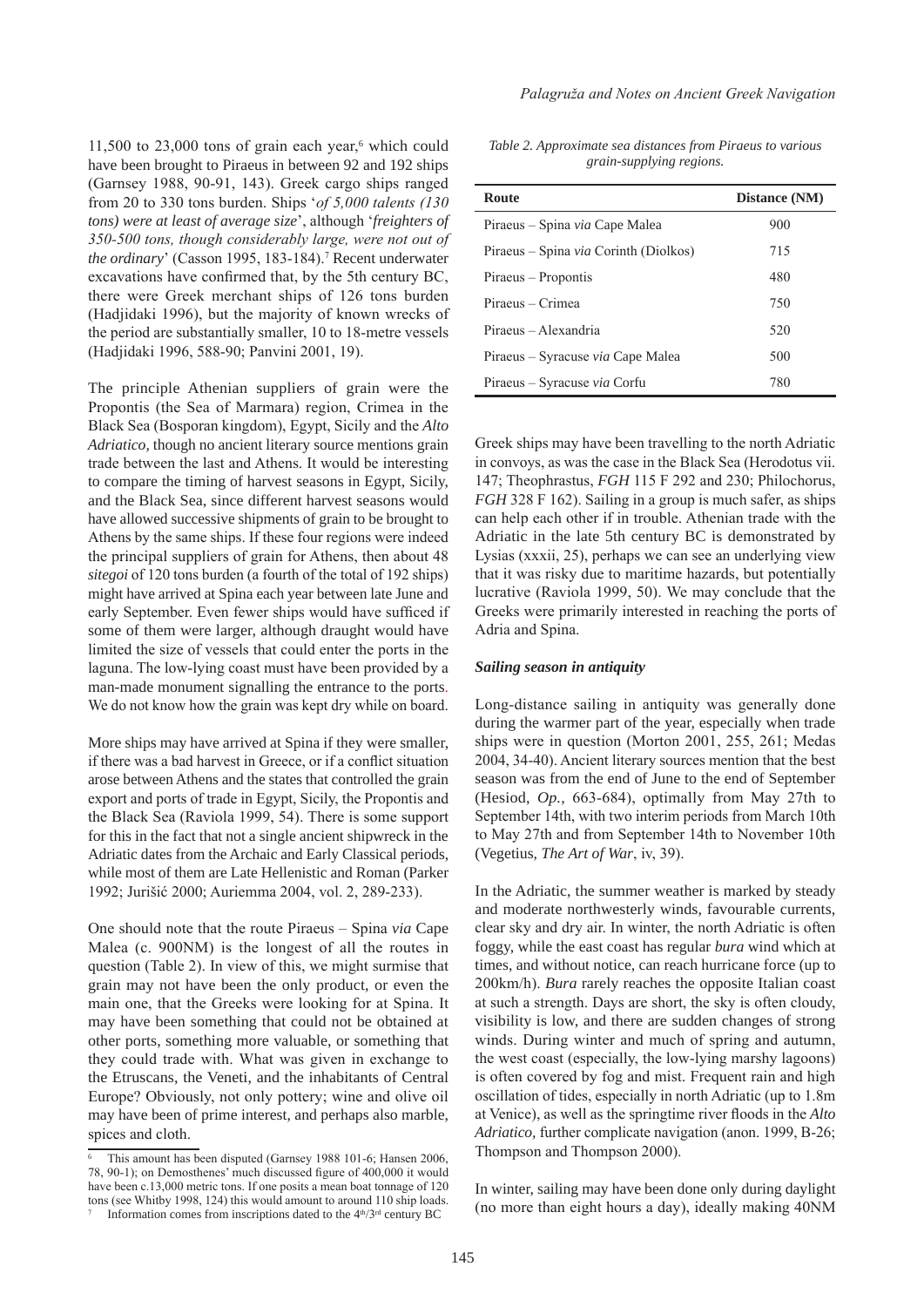

*Figure 5. Surface currents in the Adriatic, summer (above) and winter (below) (after anon. 1999, B11).*

under favourable winds. It seems, therefore, that long distance navigation would have been impracticable from November to May, especially with a comparatively valuable cargo, since risks would have been too high.

#### **Sailing the Adriatic**

A recent pilot book (anon. 1953) recommends that vessels navigating from Otranto towards the north-west should follow the Italian coast at the distance of 10-20NM to have favourable winds from E-ESE and SW. Following this advice one will encounter Palagruža. The intention is to avoid the current that flows towards Otranto along the west coast, and to make use of the slow current that goes up the Adriatic, with its main flow far from the coast in the south Adriatic, heading towards the Palagruža sill (Figure 5). This observation can be matched with verses 481-486 of Dionysius Periegetes (end of 2nd century AD): '*And when your boat enters the Adriatic being in her left course, you will see immediately the island of mighty Diomedes near the land of the Japyges…*' The ingoing current is strongest in winter and almost non-existent in summer, while the outgoing current along the Italian coast is stronger in summer (anon. 1956, 537). The main ingoing flow changes direction west of the Istrian Peninsula and joins the main

outgoing flow in the vicinity of Pesaro and Ancona. Aside from the main counterclockwise currents, in the central Adriatic there are significant deviation flows between the two coasts, in summer especially towards Gargano, but without any regularity (Figure 5).

As Pomey (1997) has noted, the principle of moving against the wind was explained by Aristotle, (*Mech.* 851 b) in the 4th century BC. Pliny (*Nat. Hist*., ii, 128) comments that

*'...omnes venti vicibus suis spirant, maiore ex parte autem ut contraries desinenti incipiat, cum proximi cadentibus surgunt, a laevo latere in dextrum ut sol ambient. De ratione eorum menstrual quarta maxime luna decernit. Isdem autem ventis in contrarium navigator prolatis pedibus, ut noctu plerumque adversa vela concurrant' (ed. C. Mayhoff)*

('...almost all winds blow in their turn, so that when one ceases its opposite springs up. When winds which are continuous succeed each other, they go from left to right, in the direction of the sun. The fourth day of the moon generally determines their direction for the whole of the monthly period. We are able to sail in opposite directions by means of the same wind, if we have the sails properly set;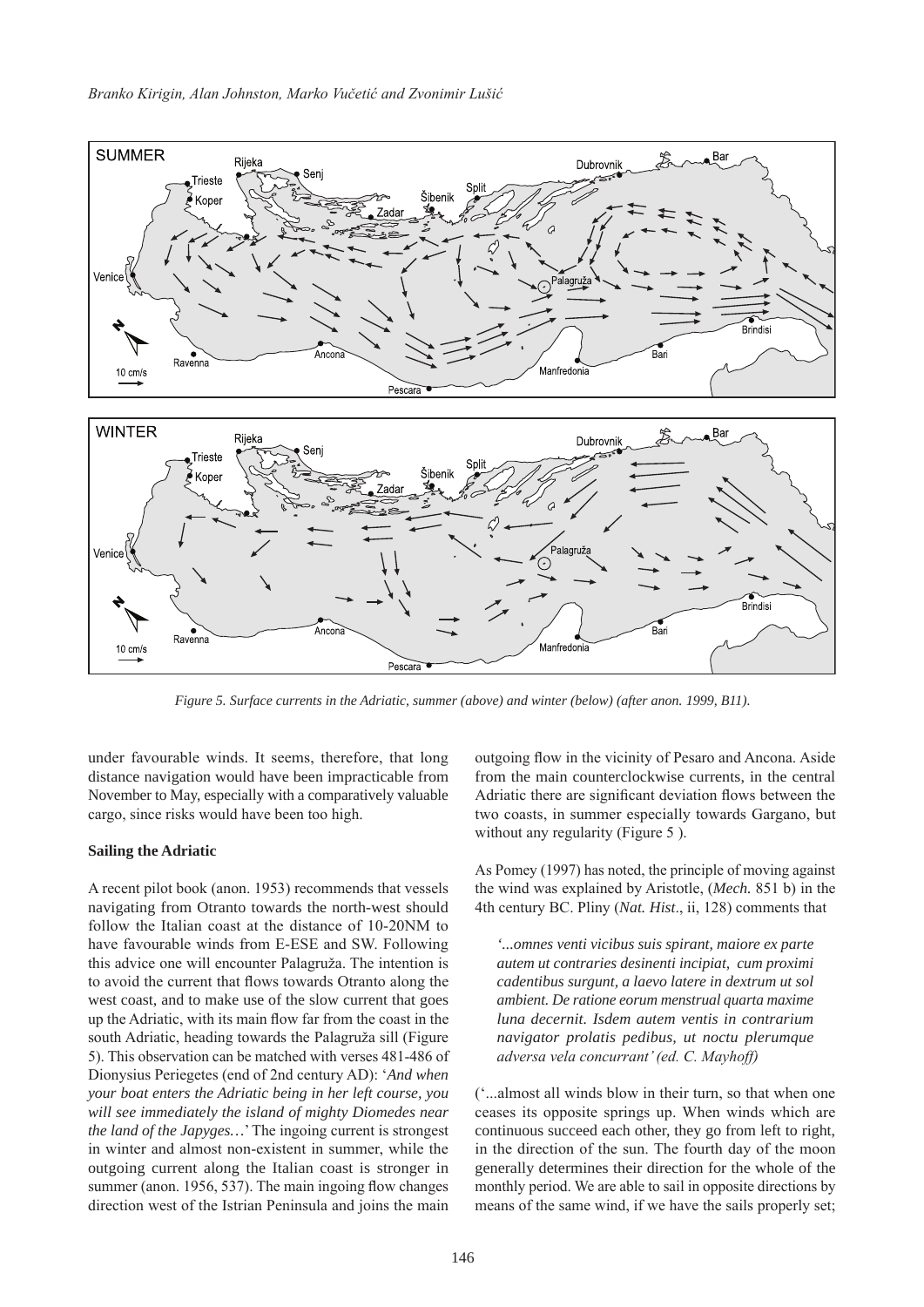hence it frequently happens that, in the night, vessels going in different directions run against each other')

Pomey states that the practice of tacking was more in use near the coast, especially when passing some promontory, going into calm waters, or leaving port. While that may be true, tacking was also possible on open sea, where winds are more stable than near the coast, promontories, or among islands (Marki 1950, 14; Morton 2001, 128). '*By tacking... ships could make continuous progress against the wind'*  (Casson 1951, 137f), '*...even if at a prohibitively slow rate for the completion of long-distance voyages in a reasonable time*' (Morton 2001, 270-271).

So, if Greek merchant ships sailed during summer from Kerkyra to the north Adriatic in order to fetch grain, it would have suited them best if the *scirocco* were blowing. That wind rarely occurs in summer, however, when the *maeštral* (mistral) and etesian winds are dominant, which would have forced the mariners to tack in order to reach the north Adriatic.

#### *Weather conditions in the Adriatic*

It is generally accepted that the physical environment, weather conditions and climate has not changed much since antiquity in the Mediterranean (Morton 2001, 5-8, with bibliography). This encourages us to produce a May-October weather chart for the North, Central and South Adriatic based on observations made by meteorological stations (Figure 6).<sup>8</sup>

When the winter air pressure distribution is established over Eurasia and the Mediterranean, winter begins in the Adriatic. Low pressure prevails over the Mediterranean, one of its centres being around Palagruža (the Palagruža minimum), while high pressure prevails over the mainland (the Alps and Siberia). With this pattern established, cyclonic activities commence that involve interchanges between *bura* (a cold, dry and gusty wind) and *jugo* (a warm, wet and uniform wind) (Makjanić 1978).

The prevailing summer weather, from about the beginning of May until the end of September (Vučetić and Vučetić 2002), gradually returns with the change in the air pressure pattern. The Azores anticyclone spreads over the Mediterranean, in some years influencing areas far inland. High pressure prevails over the sea, which is relatively cool near land, and low pressure prevails in the Balkans. Pressure tends to diminish eastward from the centre of the Azores anticyclone, towards the low pressure zone above Arabia, Persia and Afghanistan (the Karachi depression). This pressure distribution causes typical etesian weather of the Mediterranean and the Adriatic; the latter is incorporated in a sub-tropical area of high pressure, with sunny, hot and dry summers (Vučetić 2004a, 2004b). On the seasonal wind rose (Figure 6: Palagruža), north-west is the dominant component, with north some way behind; wind force can reach 10 Beaufort (Bf). Such strength is more often reached by the less frequent southerlies and south-easterlies. The strongest wind recorded on Palagruža between 1949 and 2006 (11 Bf) came from the SW, an extremely rare direction.

Summer cyclones that bring rain and natural disasters pass to the north of the Adriatic. Before summer is fully established (from May until the first half of June), and when it is breaking (during the second half of August and early September), weaker cyclones and associated frontal systems (especially, cold fronts) can occur in the Adriatic. They bring fast-moving, brief, but violent storms, locally called *nevera*. Sometimes in these situations local tornados can occur (water spout or *tromba marina*). The north Adriatic sees more frequent and stronger summer *neveras* than the south Adriatic. In some years, frequent weak cyclones bring relatively cool conditions and rain to the north Adriatic. These weather disturbances mainly decay near Cape Ploča (the ancient *promunturium Diomedis*), situated in the central part of east Adriatic near Rogoznica. In central and south Adriatic they cause a lowering of air humidity and the appearance of *bura*, or a relatively strong NW wind known as *maeštral*.

Monthly (May to October) wind roses for Pula, Palagruža and Otranto (Figure 6) clearly show differences in wind directions among the three areas of the Adriatic.

#### *When to sail?*

The most favourable months for sailing the Adriatic Sea from Otranto to Spina (SE-NW) are May and June. In both months, but especially in May, there are fewer NW winds (etesians) than in July and August. There are also fewer ESE–SSE winds (*jugo*), especially in June, than in September and October. In the north Adriatic, the NNE-ENE winds (*bura*) are not so frequent in late spring as in early autumn. The most favourable time to sail up the Adriatic is from the second half of May to the first half of June. For this analysis, we assume that a favourable wind for sailing is from 2 Bf (1.6-3.3 m/s) to 4 Bf (5.5-7.9 m/s), or exceptionally 5 Bf in the case of gradually increasing wind towards the end of the day, enabling safe entry into harbour. During May and June Palagruža has, on average, two consecutive days of *jugo* with a mean strength of 3 Bf (mainly 2-4 Bf, exceptionally 5 Bf); the maximum recorded is five such days. Data from meteorological stations closer to the east Adriatic coast (Lastovo, Hvar and Pula) provide an average of three such days with a maximum of 6 to 8 days. This coincides with the situation already observed by Makjanić (1978) in the central Adriatic, where the maximum likelihood of *scirocco* stronger than 4 Bf is near the coast, between Split and the mouth of Neretva River.

As there are no meteorological measurements from the Otranto area, the wind regime assessment in the mid-Otranto for point  $j = 40.2^{\circ}$  and  $l =$ 19.0° was determined by re-analysis of the period 1996-2001, using the numerical ALADIN/HR model for a limited area. We are grateful for this data to Stjepan Ivatek-Šahdan.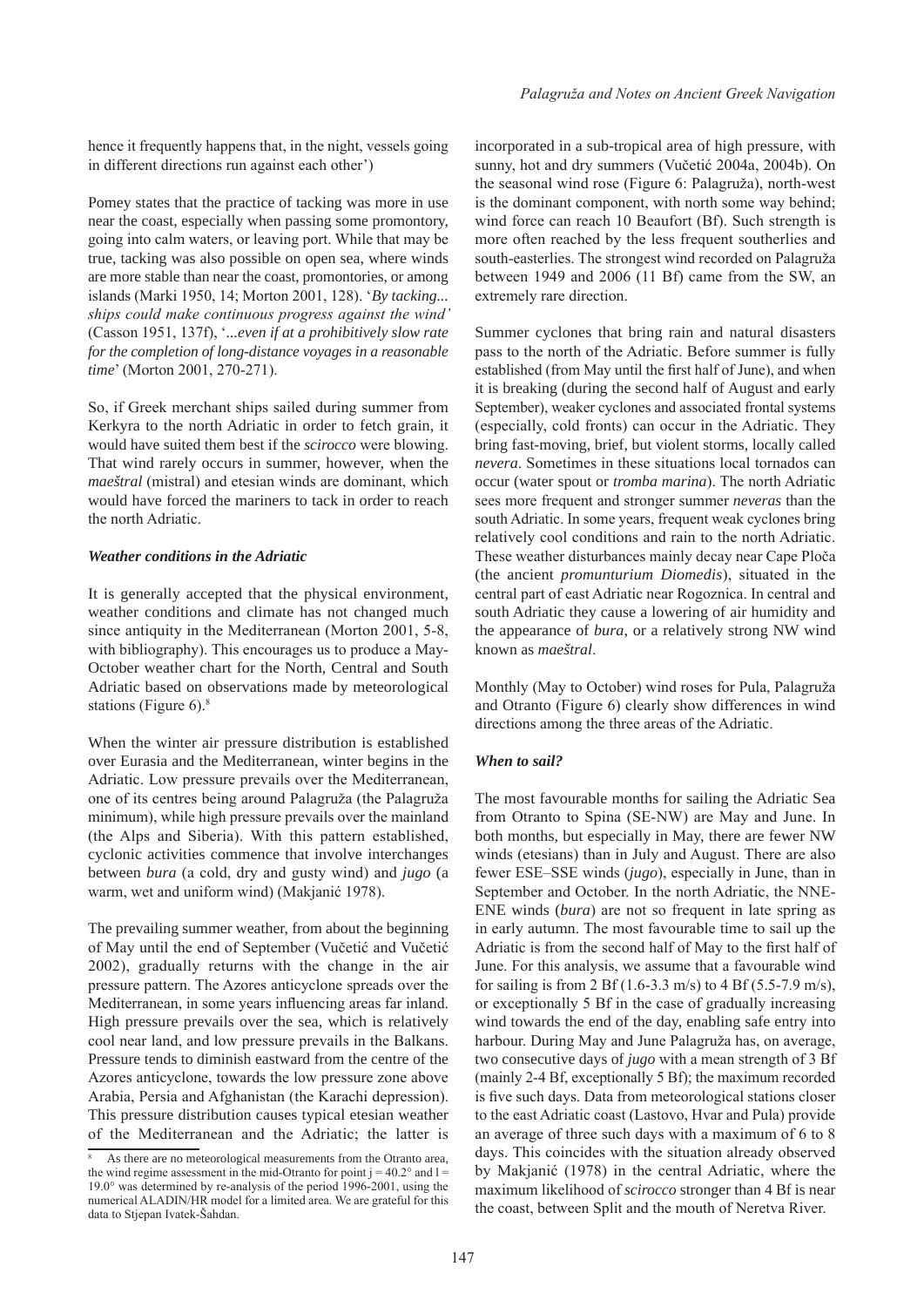

*Figure 6. May to October wind roses for Pula, Palagruža and Otranto.*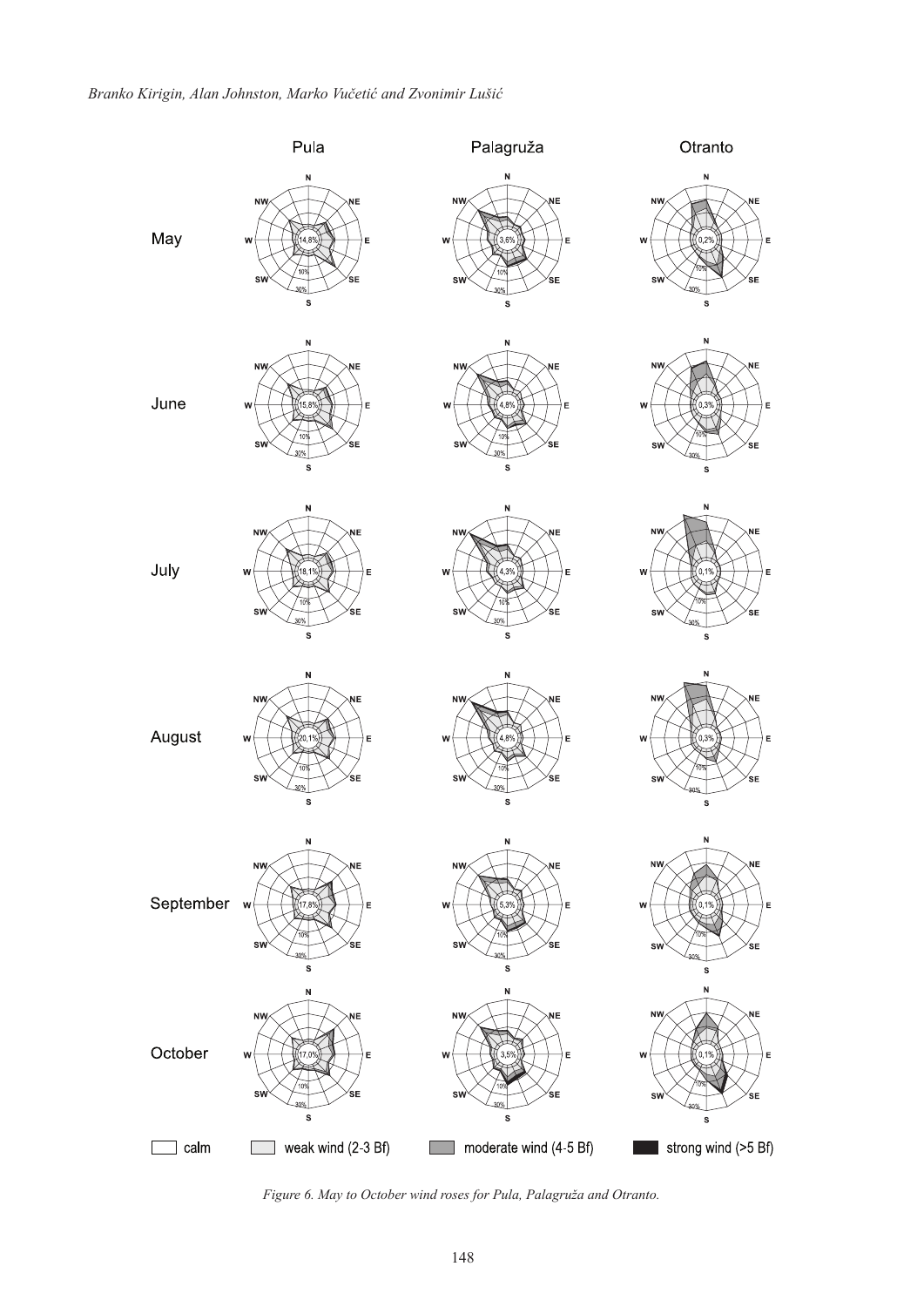

*Figure 7. Sailing routes in the Adriatic (source: Electronic Chart Display and Information System, modified by Lušić).*

| <b>From Kerkyra to Spina:</b> |                         |                             |                            |                                 |  |  |  |  |  |
|-------------------------------|-------------------------|-----------------------------|----------------------------|---------------------------------|--|--|--|--|--|
| Route                         | <b>Distance</b><br>(NM) | Sailing duration*<br>(days) | Average speed**<br>(knots) | <b>Notes</b>                    |  |  |  |  |  |
| #1                            | 480                     | 12.5                        | 1.6                        | two breaks (Gargano and Ancona) |  |  |  |  |  |
| #2                            | 480                     | 7.4                         | 2.7                        | one break (Vis or Lastovo)      |  |  |  |  |  |
| # 2a                          | 490                     | 7.6                         | 2.7                        | non-stop                        |  |  |  |  |  |
| # 2b                          | 540                     | 10.7                        | 2.1                        | two breaks (Gargano and Ancona) |  |  |  |  |  |
| <b>From Spina to Kerkyra:</b> |                         |                             |                            |                                 |  |  |  |  |  |
| Route                         | <b>Distance</b><br>(NM) | Sailing duration*<br>(days) | Average speed**<br>(knots) | <b>Notes</b>                    |  |  |  |  |  |
| #3                            | 470                     | 5.9                         | 3.3                        | 4.9 days with 4 knots           |  |  |  |  |  |

*Table 3. Duration of journeys from Kerkyra to Spina and back.*

\*Time spent in ports not included in sailing duration

\*\*Speed estimated as per average currents and prevailing favourable winds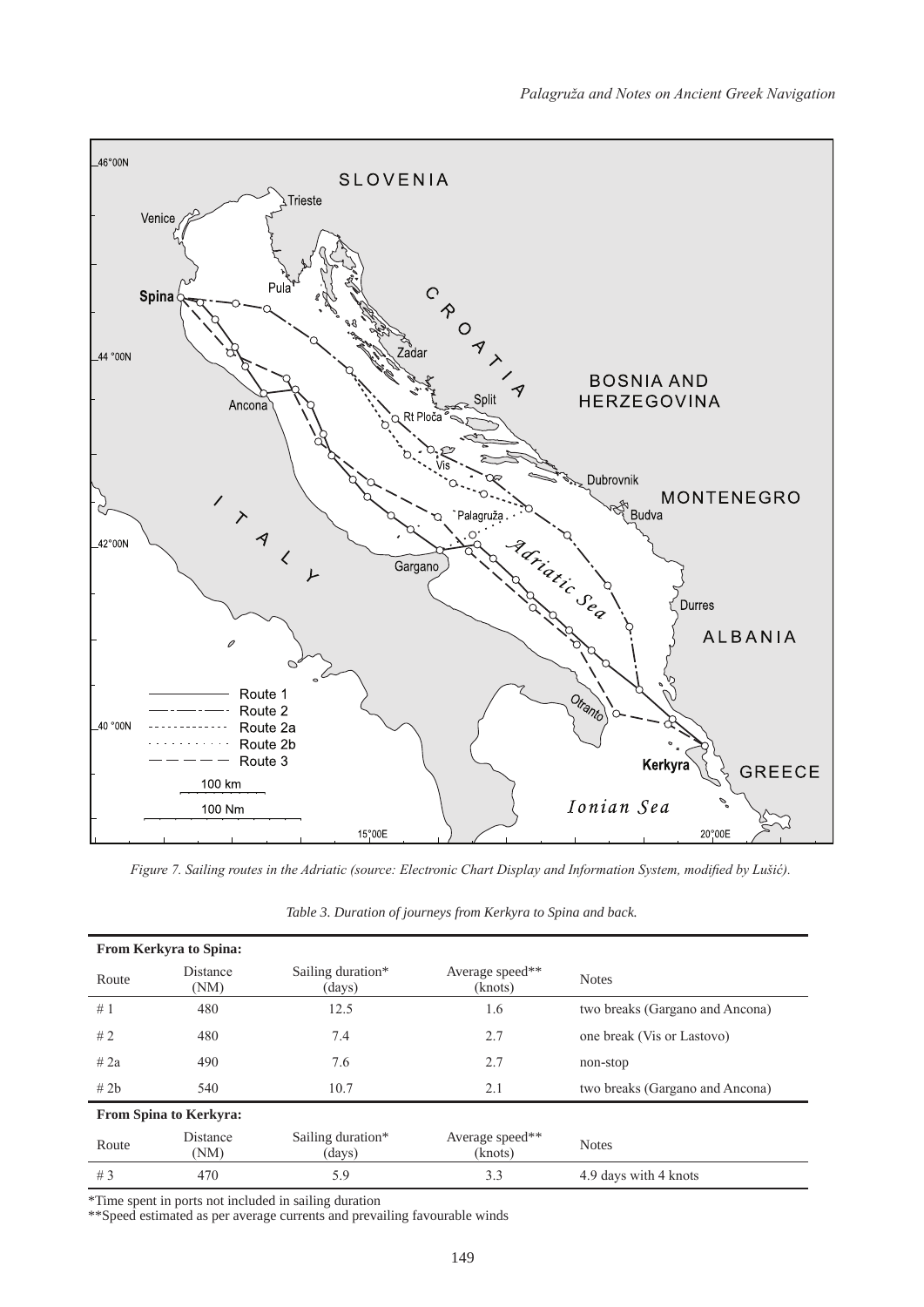For navigation in the opposite direction, from Spina to Otranto, the most favourable winds are in July and August (Figure 6), but strong and frequent northwesterlies can cause trouble in July. August is more favourable, especially since the winds from ESE-SSE are much less frequent, and there are no gales or strong winds. Navigation in October is not recommended because of strong and severe *jugo* and, in north Adriatic, similarly severe *bura* or *tramuntana* (Figure 6).

Having in mind the seaworthiness of ancient trading ships (Morton 2001, 271-275), the weather data strongly suggest that long-distance sailing on open sea was not possible in the Adriatic during the colder part of the year (Morton 2001, 121, 258-261) (Appendix 2 ).

#### *Which route to take?*

Did the Greek merchant ships reach Adria and Spina by sailing along the east or the west coast of the Adriatic? If they have been following one of the coasts during Archaic and Classical periods (before colonisation of central Dalmatian islands), why would they have made a significant detour to Palagruža? We might think that Palagruža was on the way from Kerkyra to Spina or Adria, or vice versa, but as the presented weather patterns and navigation skills suggest, that was not always the case. Records of two medieval voyages illustrate the unpredictability of sailing the Adriatic (Appendix 2).

Palagruža is almost exactly half way along the *c.* 480NM long open sea route from Corfu to Adria or Spina (Figures 5 and 7). It would have taken four to five days of constant sailing to reach Palagruža from Corfu (275NM) under favourable conditions, propelled by the south wind (*jugo*), or much longer if tacking against westerly winds was necessary, or if ships were becalmed. The *jugo*, however, is common in winter, and especially in April, when it may blow incessantly for 20 days, know as '*pasijunsko jugo*' (thus the local fishermen's proverb, '*Aprile dolce dormire*', meaning that it is better to sleep in April then to go to the sea). During summer, *jugo* blows only for a day or two at a time.

Figure 7 and Table 3 display possible sailing routes from Kerkyra to Spina and back. If the Athenians, or whoever carried cargo from Athens, wanted to reach Adria, Spina, Numana or Ancona, they would have used the open sea route, which is much easier to navigate than the coastal routes, and is shorter by more than 100NM than the east Adriatic route. Navigation in the Adriatic presumed knowledge of weather conditions and distances that had to be obtained from the locals, or use of some kind of 'pilot'. The east coast is dangerous due to its many islands and rocks (Duplančić Leder *et al.* 2004), sudden changes of winds (anon. 1999), not to mention pirates and local navies.<sup>9</sup>

For those sailing north, the west coast has a relatively strong current (1-1.5 knots) going in the opposite direction. It also has very few safe anchorages (D'Ercole 2002), coastal waters are shallow, and many inflowing rivers confound the sea currents, making coastal navigation difficult (anon. 1999, B-I; Thompson and Thompson 2000, 2-7, 354-355).

If the Greeks were carrying grain from Adria or Spina to Corfu (and then further on), there was no need for them to sail along the coasts. The distance from Spina to Palagruža is *c.* 220NM. With the current that goes down the west coast at an average speed of 1-1.5 knots, and with a following *maeštral* (the prevailing NW daytime wind in summer, blowing approximately from 10 AM to 5 PM) and the etesian at night, the ship could sail at 5 knots, ideally making some 120NM in 24 hours. Palagruža could have been reached in 44 hours, or in two days. If the captain left Spina very early in the morning, after two days of sailing he would have arrived at Palagruža during the night. That, however, is not an ideal time to anchor at Palagruža, since landing is possible only in daytime.

#### **Conclusion**

This is merely a prologue to the creation of a reasonably reliable picture of navigation in the 1st millenium BC Adriatic<sup>10</sup>. It would be important to learn more about traditional navigation of sailors and fishermen from the Italian coast, as well as from both sides of the Otranto Straits, the crucial and difficult part of the Adriatic. Our basic argument is that, in ancient times, long-distance voyages were very difficult and dangerous in the Adriatic between November and May. Data that we offer in Appendices 1 and 2 make this explicit. We also hope that we have provided convincing arguments in support of night sailing and tacking when sailing against the wind.

Due to the currents, the winds, and the available methods of daytime and nighttime orientation, the optimal NW course of an ancient ship would have been an open sea route in the south Adriatic, close enough to the east coast to be within sight of the high coastal mountains of Montenegro and Dalmatia. In the area of Palagruža, one would have turned westward to Gargano, from where one would have followed the west coast northward.

For the SE course, the optimal route follows the west coast at an appropriate distance, crossing to the east coast in the Otranto area. The critical point on this route is around Palagruža, which thus becomes a very important landmark on both routes, and also marks the most dangerous part of the voyage. That was the main reason why Greek seamen

Livy  $(x, 2, 4)$  describes the late 4th century BC open sea voyage of Cleonymus of Sparta from Otranto to Padua (northwest of Venice)

stressing that the left side of the Adriatic coast is without ports, and that on the right side are the Illyrians, Liburnians and Histrians, savage peoples ill-famed for piracy.

<sup>10</sup> Only two generations ago we could have observed how wooden trading ships under sail (from 20 to 100 tons) fared in the Adriatic. That is no longer possible, and the experience of seamen from those times has largely been lost.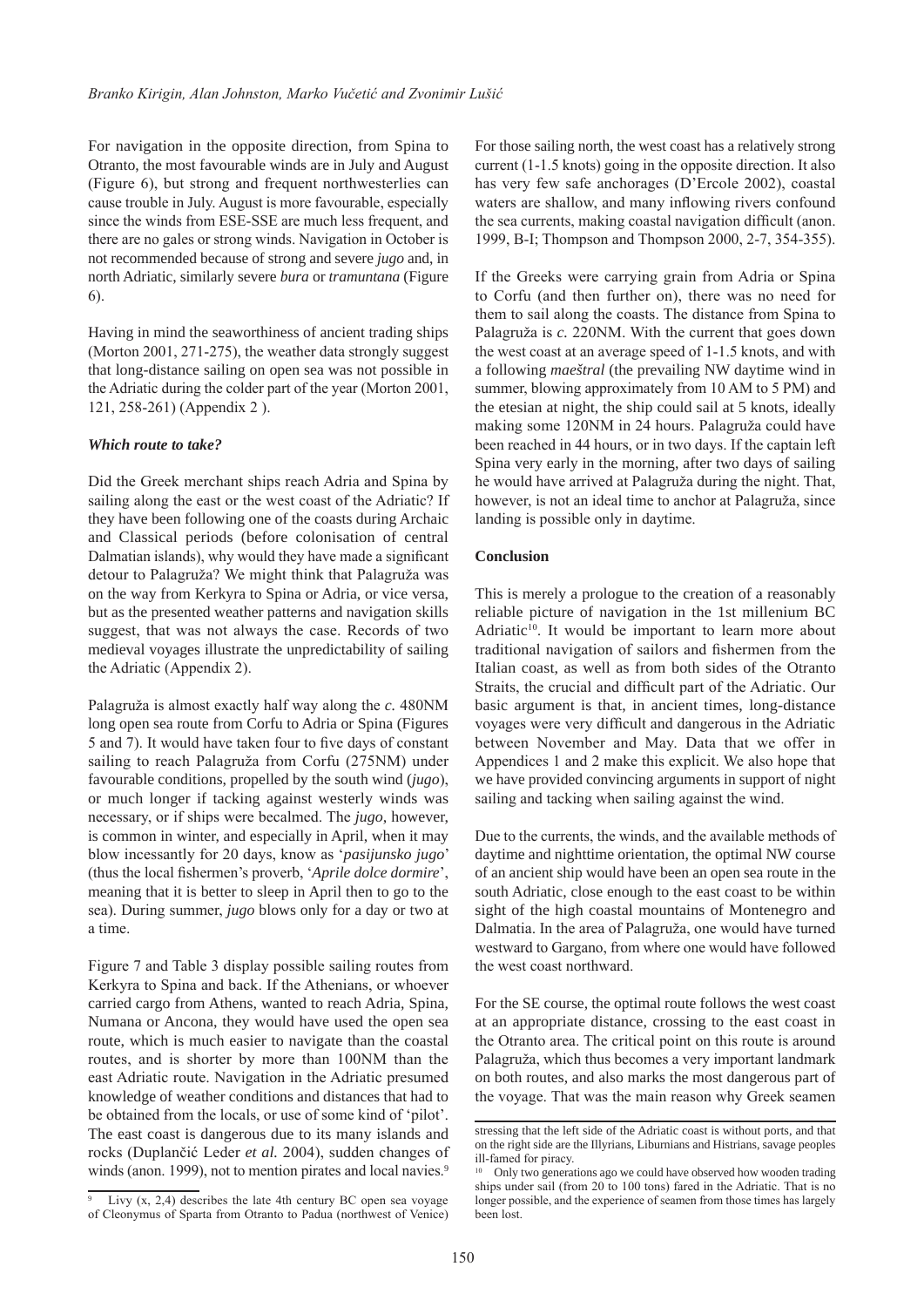gave such a important role to the island and named it the Island(s) of Diomedes.

The question remains how did Attic pottery reach the numerous sites along the Italian coast where it can be found. A conjectural answer is that several distribution centres (*emporia*) existed at places like Otranto, Brindisi, Ancona and Spina. From there, local cabotage traders would have travelled to sell or exchange pottery for other goods.

### **Appendix 1. Traditional weather lore of fishermen from Komiža (the island of Vis)**

At least from the 16th century AD onwards, fishermen from Komiža on the island of Vis were harvesting the rich fisheries around Palagruža with more than 70 boats, each with five crew members. To reach Palagruža they had to sail or to row continuously for up to 13 hours. In summer they fished for sardines, for 20 days each month on moonless nights, while in winter they fished for lobsters. These fishermen have accumulated a fascinating knowledge of open sea navigation in the Adriatic that was carried out without any navigation instruments.

Thanks to the work of Joško Božanić (1996) we have at our disposal an extraordinary body of knowledge related to seafaring, fishing, and predicting weather conditions around Vis and Palagruža, i. e., in central Adriatic. That knowledge has been recorded in a local dialect known as Čakavian, a mixture of pre-Slavic (Latin) and Slavic (Croatian) languages that is still spoken on the east Adriatic coast, and especially on the islands (Moguš 1977, 77; Magner and Jutronić 2006, XVII-XVIII).

One of the last traditional fishermen from Komiža was the late Ivan Vitaljić Gusla. This appendix contains translations of some of his observations that Božanić has recorded in the local dialect of Komiža.

*'The experience of weather forecasting here on our islands is as old as the sail, the oar and the boat. Ever since man began to fight the sea, from the moment he put his boat afloat, he had to find the answer in the sky; will his boat be broken by the sea, or will he be able to navigate?' (Božanić 1996, 21).* 

Gusla would say that one had to be on the open sea in order to make a reliable forecast, and to watch where the stars were positioned. If a star was at the tail of the young crescent moon, the weather would change. If meteors (which he also called stars) were flying from *tramuntana* (N-NW) towards *oštar* (S), winds would blow from N to W. If meteors were flying from *levanat* (E) towards *pulenat* (W), strong *jugo* or *gregolevanat* would blow. At night, when the moon is up, wind will blow from the side where the moon is open. A *kolobor* (a ring around the moon), *oci di kapra* (a dull circle around the moon) and *suncenjok* (a pale reddish circle on cloudy sky) foreboded bad weather

(Božanić 1996, 23-24). If *suncenjok* was to a side of the sun, the wind would blow from that direction. If it was to the side of *tramuntana,* strong *bura* would blow soon. If it was on the side of *oštar* (S) in the morning, strong *jugo* would start blowing (Božanić 1996, 79).

Every experienced fisherman should know how to distinguish 16 winds (Božanić 1996, 9)! The English pilot book of the Adriatic knows of six (Thompson and Thompson 2000, 3-5), while the Croatian one distinguishes nine (anon. 1999, B19-B24). One also had to know the currents, and what the seagulls were talking about. '*I could be at sea in winter, in absolute calm, but could not take my nets out due to currents that were strong like rivers*'. The currents are at their strongest at full moon and at new moon (Božanić, 1996, 24, 49, 52).

*'For fishermen, the moon provides best signs for weather forecasting. There are four points of the moon, one every week, and at each point one can expect weather to change'* (Božanić 1996, 58-59, 69-70).

*'If it was windy while the moon was up, the wind will blow stronger when the moon disappears'* (Božanić 1996, 9).

The proverb '*Rosso di sera, bel tempo si spera*' (Red sunset, good weather is expected) is well known. '*Rosso di matina, tempora cattiva*' signifies that bad weather will come if the sky was red before sunrise on the eastern horizon.

*'If clouds are covering the hills from Makarska to Zadar,* jugo *will blow, but if long clouds (called*  lignie, *i.e. calamari) appear above those hills or above the western Adriatic,* bura *will blow'* (Božanić 1996, 9).

*'If clouds 2-3 fingers thick (a fog bank) sit on the horizon from* oštar *(S) to* pulenat *(W) – which is called* kaloda *– the weather will not change within next 24 hours (good weather will continue). If*  kaloda *rises, and clouds begin moving from W to E,*  jugo *will soon blow'* (Božanić 1996, 49-50)*.*

*'If rainbow appears at dusk on the side of pulenat (W), good weather is expected, but if in the morning one sees a rainbow to the east* (levanat)*, bad weather is coming'* (Božanić 1996, 9)

When in summer one sees Mount Maiella, it is 90% certain that the south wind will blow. When one sees lightning above Maiella in winter (starting from October), *bura* or *gregolevante* will blow within 24 hours (Božanić 1996, 56-57).

According to a proverb, it is more likely that three experienced persons will make the same mistake than that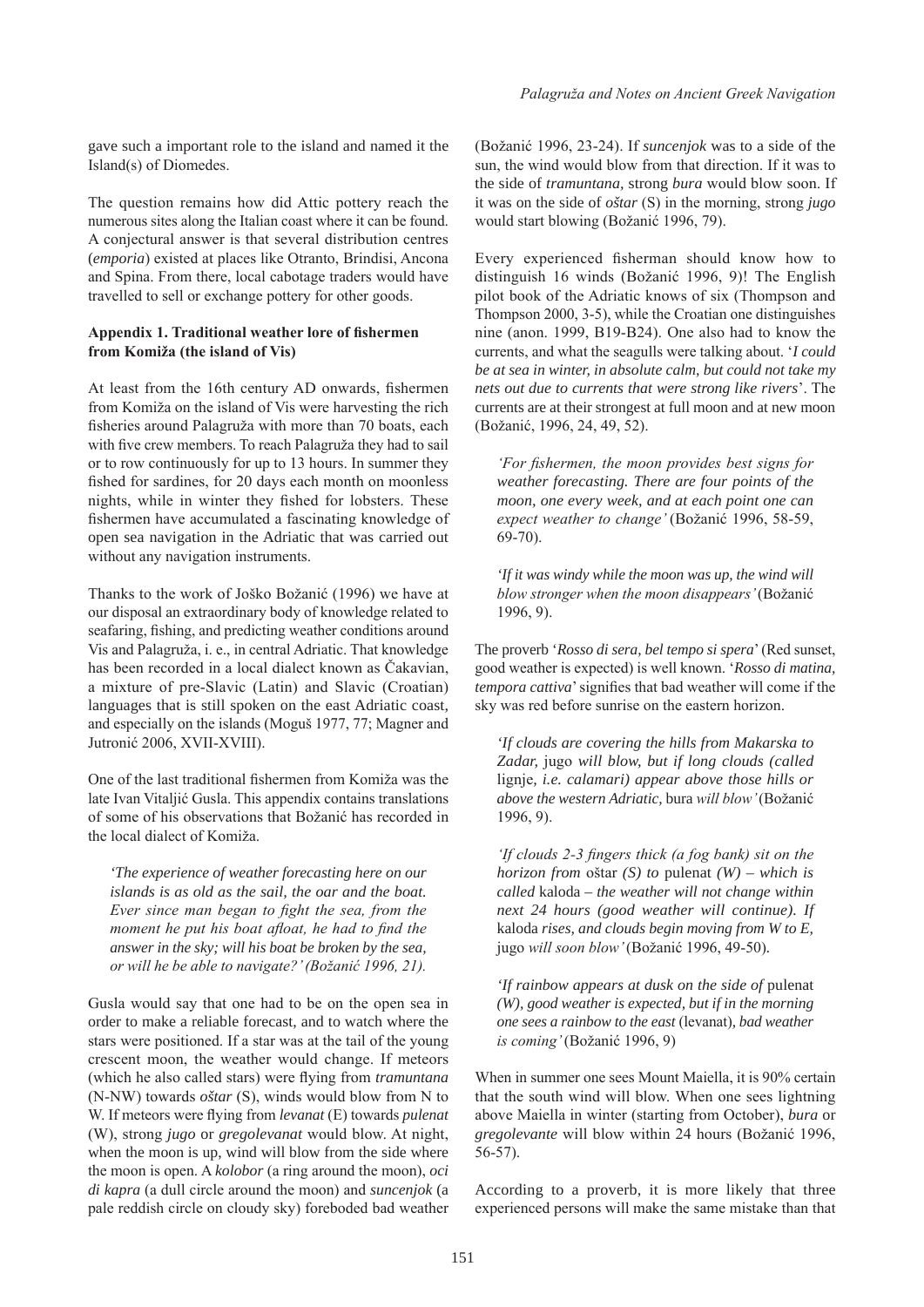the three *buras* of March will fail to blow. According to another proverb, March sank eight brothers and made the ninth one smart; he never navigated until the month was over (Božanić 1996, 18).

Yet another proverb, '*Quatro aprilanti, quaranta duranti*' means that whatever the weather is like on April 4th, it will remain the same for the next 40 days. April is the month of *jugo*, sometimes blowing ceaselessly for twenty days, known as *reposol* or *pasijunsko jugo* (Božanić 1996, 20-22).

In May, '*…if the weather does not reflect the season (is not stable), May harvests the sea and the land*', meaning that strong and persistent *jugo* called '*mažor*' is doing much damage, since May is known for the richest sardine catches (Božanić 1996, 23-25, 57-58)

June, July and August usually are stable, but not always; if thick white clouds are not moving towards the south, the weather will not be stable. *Maeštral* is the most favourable summer wind, but there is a proverb that says '*Maestro d*'*inverno – diavolo d*'*inferno*'.

High tides start in October and culminate in January, indicating bad and unpredictable weather. '*It has always been said that weather is like it is; it is not a question of seasons*' (Božanić 1996, 29-30).

When fog descended on a calm sea and visibility was bad, fishermen from Komiža would throw fish into the sea, inviting seagulls to come and take them, and fly away towards land. But if *bura* was about to start blowing, seagulls would not leave the land. They would fly close together some 200m high above the islands, and would cry. That was a sign that strong wind would start blowing within the next ten hours (Božanić 1996, 21). Fishermen from the town of Hvar noted that if a seagull stands still on rocks with its beak pointing in a certain direction, wind should be expected from that quarter (Vučetić and Vučetić 2002, 31).

Fishermen used the 'sky clock' for keeping time during the night. They knew when specific constellations would emerge above the eastern horizon. First, Peter's Great Cross would appear, then Peter's Small Cross, followed by the Pleiades (*Vlašići*), Orion (*Šćopi*), the Gemini (*Gvardiule*), the *Rošćapnica* (we have not yet identified its astronomical name), and finally, just before dawn, *Pizdukalo* (the morning star). The main star for orientation was *Tramuntona,* i.e. the North Star (Božanić 1983, 99).

#### **Appendix 2. Two medieval documents regarding Adriatic navigation**

The following two well-documented medieval voyages illustrate the unpredictability of sailing the Adriatic.

From the late 14th century AD we have the evidence from the diary of Ogiera, a French feudal lord, who travelled as a pilgrim from Venice to Jerusalem and back. He left Venice on August 30th and arrived to Pula on the 31st. He left Pula on September 1st and arrived to Corfu five days later, on September 6th. We do not know when he entered the Adriatic on his way back, but we know that he landed on the island that he calls La Monte (Koločep near Dubrovnik?). He continued from there towards Venezia on May 9th, '… *and being always on the sea and never landing at any place*' he arrived on May 23rd, two weeks later (Kozličić 1997, 259-260)!

In the year AD 1177, Pope Alexander III waited from February 9th to March 9th in Vieste on Gargano Peninsula for a favourable wind to set sail for Venice via Palagruža and Zadar. His ships finally left Vieste at night, but the scirocco stopped and *bura* started to blow around noon, when the 13 galleys and 5000 people were near Palagruža, It was impossible to sail, so they started rowing. Three of the galleys eventually returned to Vieste, while the rest proceeded with great hazard, struggling with the wind, waves and currents, and anchored in late afternoon (or at night) on the south side of Palagruža. The Pope, exhausted by fasting and the rough sea voyage, had a very big meal *(copiose hilariterque cenavit)*, although it was the first day of Lent. Scirocco started blowing again sometime around midnight, allowing them to leave Palagruža. The next day around noon they arrived at the island of Vis and from there proceeded to Zadar. The Pope spent four days at Zadar and around three days in Istria, and continued to Venice, where he arrived on March 24th (Oreb 1993-1994). It took him 14 days to reach Venice from Vieste, seven of which he spent at sea.

#### **References**

anon.

- 1953. *Peljar po Jadranu, Vol. 2.* Split: Hidrografski institut Jugoslovenske ratne mornarice.
- 1956. Jadransko more. In M. Ujević (ed.), *Pomorska enciklopedija Vol. 3.* Zagreb: Jugoslavenski leksikografski zavod, 522-584.
- 1999. *Peljar I: Jadransko more, istočna obala (4th edition)*. Split: Hrvatski hidrografski institut.

Aubet, M. E.

2001. *The Phoenicians and the West: Politics, Colonies and Trade (2nd edition).* Cambridge: Cambridge University press.

Auriemma, R.

2004. *Salento a salo (Forma Maris Antiqui)*. Lecce: Gongedo Editore.

BARBARIĆ, V.

2006. Nekropola u Vičjoj luci i gradina Rat na otoku Braču – nova razmatranja. *Vjesnik za arheologiju i povijest dalmatinsku* 99, 43-62.

Batović, Š.

1976. Le relazioni culturali tra le sponde Adriatiche nell'eta del Ferro. In M. Suić (ed.), *Jadranska obala*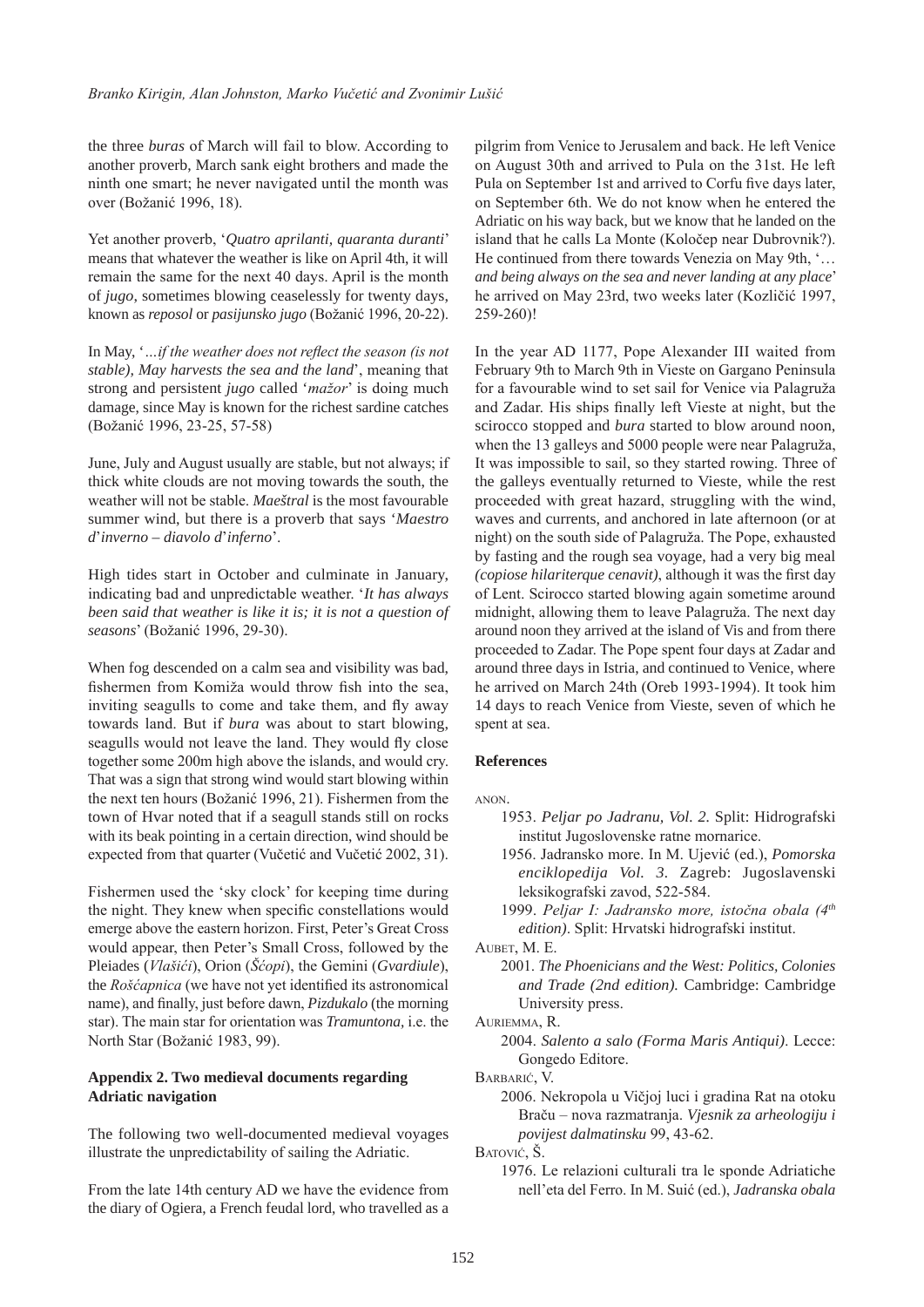*u protohistoriji*. Zagreb: Sveučilišna naklada Liber, 11-95.

1987. Liburnska grupa. In A. Benac (ed.), *Praistorija jugoslavenskih zemalja, Vol. 5*. Sarajevo: Centar za balkanološka ispitivanja Akademije nauka i umjetnosti Bosene i Hercegovine, 339-290.

Benac, A.

- 1988. Iliri u Apuliji. *Godišnjak Centra za balakanološka ispitivanja* 26/24, 43-67.
- BERTI, F. AND GUZZO P. G. (EDS)
	- 1993. *Spina: Storia di una città tra Greci ed Etruschi.*  Ferrara: Ferrara Arte.

BILIĆ, T.

- 2004. Navigacija prema zvijezdama u prethistoriji i antici (I dio). *Naše more* 51 (5-6), 239-248.
- 2005. Navigacija prema zvijezdama u prethistoriji i antici (II dio). *Naše more* 52 (1-2), 88-95.

BOWDITCH, N.

2002. *The American Practical Navigator.* Maryland: National Imagery and Mapping Agency.

Boko, I.

2005. *Ribarski libar*. Split: Marjan tisak.

Bouzek, J.

1997. *Greece, Anatolia and Europe: cultural interrelations during the Early Iron Age*. Jonsered: Paul Åströms Förlag.

Božanić, J.

- 1983. Komiška ribarska epopeja. *Čakavska rič* 11 (1-2), 83-180.
- 1996. Iskustvo vremena komiških ribara. Čakavska rič 24 (1-2), 7-94.
- Braccesi, L.

1979. *Grecità adriatica*. Bologna: Pàtron.

Braudel, F.

- 2001. *The Mediterranean in the Ancient World.*  London: Allen Lane.
- Britvić, S., Žaja, D. and Miljak, J.
	- 1996. Značenje meteoroloških mjerenja na Palagruži za rad pomorske meteorološke službe. In M. Hodžić (ed.), *Palagruža – Jadranski dragulj.* Split-Kaštela: Matica hrvatska, 265-271.

Casson, L.

- 1951. Speed under Sail of Ancient Ships. *Transactions of the American Philological Association* 82, 136- 148.
- 1995. *Ships and Seamanship in the Ancient World.* Baltimore-London: John Hopkins University Press.

D'ANDRIA, F.

1990. Greek Influence in the Adriatic: Fifty Years after Beaumont. In J.-P. Descœudres (ed.), *Greek Colonisation and Native Populations.* Canberra-Oxford: Clarendon Press / New York : Oxford University Press, 281-290.

Davis, D. L.

2001. *Navigation in the Ancient Eastern Mediterranean*. Unpublished MA Thesis, University of Iowa.

D'Ercole, M. C.

2002. *Importuosa Italia litora: Paysage et échanges* 

*dans l*'*Adriatique méridionale à l'epoque archaique.* Naples: Centre Jean Berard.

2006. Itinerari e scambi nell'Adriatico preromano (VIII-V. A.C.). In S.Čače, A. Kurilić and F. Tassaux (eds), *Les routes de l*'*Adriatique antique*. Bordeaux-Zadar: Institut Ausonius-Sveučilište u Zadru, 91- 106.

1977. *La ceramica geometrica della Daunia*. Firenze: Sansoni.

1996. Palagruža na starim kartama do sredine 19. stoljeća. In M. Hodžić (ed.), *Palagruža – Jadranski dragulj.* Split-Kaštela: Matica hrvatska, 31-38.

Duplančić Leder, T., Ujević, T. and Čala, M.

2004. Coastline lengths and areas of islands in the Croatian part of the Adriatic Sea determined from the topographical maps at scale 1:25000 *Geoadria* 9 (1), 5-32.

Fabrini, G.

1984. *Numana: Vasi attici da collezioni.* Roma: 'L'Erma' di Bretschneider.

Forenbaher, S.

- 1999. The Earliest Islanders of the Eastern Adriatic. *Collegium Antropologicum* 23, 521-530.
- Gaffney, V., Čače, S., Hayes, J., Kirigin, B., Leach, P. and Vujnović, N.
	- 2002. Secret histories: the pre-colonial archaeological context for Greek settlement of the Central Adriatic Islands. In N. Cambi, S. Čače and B. Kirigin (eds), *Grčki utjecaj na istočnoj obali Jadrana.* Split: Književni krug, 25-50.

Garnsey, P.

1988. *Famine and Food Supply in the Graeco-Roman World: Responses to Risk and Crisis*. Cambridge: Cambridge Univeristy Press.

Guidi, A. and Piperno, M.

1993. *Italia preistorica.* Bari: Laterza e Figli.

GUIDICE, F.

2004. La ceramica Attica dell'Adriatico e la rotta di distribuzione verso gli empori padani. In L. Braccesi and M. Luni (eds), *I Greci in Adriatico 2 (Hesperia 18)*. Roma: 'L'Erma' di Bretschneider, 171-210.

GUIDICE, G.

2007. *Il tornio, la nave, le terre lontane: ceramografi attici in Magna Grecia nella seconda metà del V secolo a.C.: rotte e vie di distribuzione.* Roma: 'L'Erma' di Bretschneider.

Hadjidaki, E.

1996. Underwater Excavations of a Late Fifth Century Merchant Ship at Alonnesos, Greece: the 1991-1993 Seasons. *Bulletin de Correspondance Hellénique* 120 (2), 561-593.

Hansen, M. H.

2006. The Shotgun Method: the demography of the ancient Greek city-state culture. Columbia: University of Missouri.

DE JULIIS, E. M.

Duplančić, A.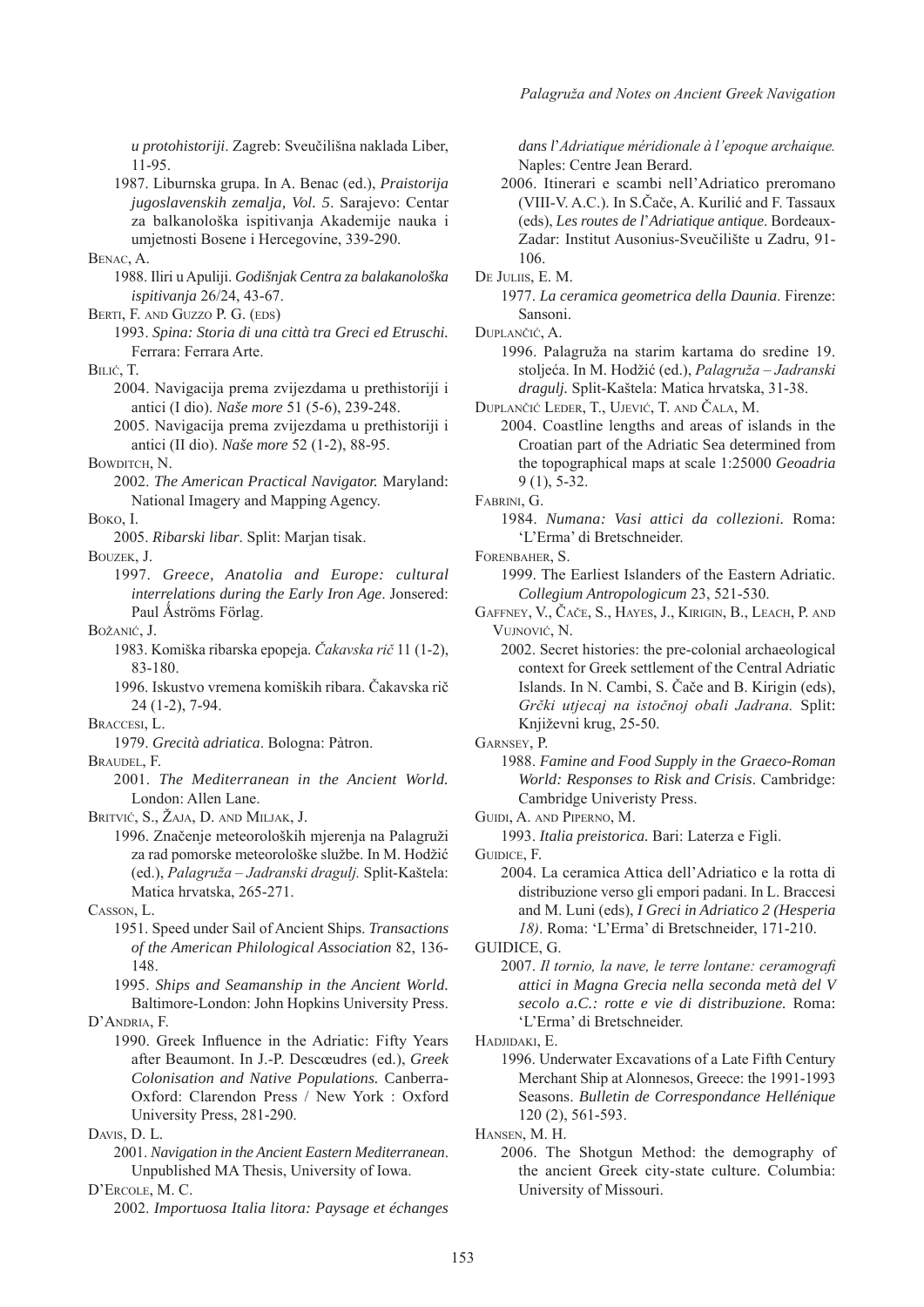JOHNSTON, A. W.

2006. *Trademarks on Greek Vases: Addenda*. Oxford: Aris and Phillips.

Jurišić, M.

- 2000. *Ancient Shipwrecks of the Adriatic: Maritime transport during the first and second century AD.*  British Archaeological Reports International Series 828, Oxford: Archaeopress.
- Kaiser, T. and Forenbaher, S.
- 1999. Adriatic sailors and stone knappers: Palagruža in the 3rd millennium BC. *Antiquity* 73, 313-324.

Katičić, R.

- 1976. Illyro-Apenninica. In M. Suić (ed.), *Jadranska obala u protohistoriji*. Zagreb: Sveučilišna naklada Liber, 177-183.
- KIRIGIN, B.
	- 2003. Palagruža godine 2002. Preliminarni izvještaj s arheoloških iskopavanja. *Opuscula Archaeologica* 27, 367-378.
	- 2006. *Pharos, the Parian Settlement in Dalmatia: A study of a Greek colony in the Adriatic*. British Archaeological Reports International Series 1561, Oxford: Archaeopress.

Kirigin, B. and Čače, S.

1998. Archaeological evidence for the cult of Diomedes in the Adriatic. *Hesperìa* 9, 63-110.

- Kirigin, B., Katunarić, T. and Miše, M.
	- 2005. Palagruža godine 2004. Preliminarni izvještaj s iskopavanja. *Vjesnik za arheologiju i povijest dalmatinsku* 98, 251-260.
	- 2006. Salamandrija. *Hrvatski arheološki godišnjak* 2, 383-386.
- Kirigin, B., Katunarić, T. and Skelac, G.
	- 2004. Palagruža 2003. Preliminarni izvještaj s arheoloških iskopavanja. Opuscula Archaeologica 28, 207-220.
- Kirigin, B., Miše, M., Barbarić, V. and Popović, S. (in press). Salamandrija. *Hrvatski arheološki godišnjak* 4.
- Kovačić, J.
	- 1997. Palagruža od 12. do 20. stoljeća. *Prilozi povijesti otoka Hvara* 10, 39-46.
- Kozličić, M.
	- 1996. Otok Palagruža na antičkim pomorskim putevima. In M. Hodžić (ed.), *Palagruža – Jadranski dragulj.* Split-Kaštela: Matica hrvatska, 39-44.
	- 1997. Plovidba Jadranom 14.-16. stoljeća u putničkim izvještajima. *Radovi Filozofskog fakulteta u Zadru (Razdio povijesnih znanosti)* 22 (1995-1996), 257- 279.

Kozličić, M. and Faričić, J.

Makjanić, B.

1978. *Bura, jugo, etezija.* Beograd: Savezni hidrometeorološki zavod.

Mannino, K.

2004. I vasi attici di età classica nella Puglia anellenica: ossservazioni sui contesti di rinventimento. In L. Braccesi and M. Luni (eds), *I Greci in Adriatico 2 (Hesperia 18)*. Roma: L'Erma di Bretschneider, 333-355.

Mardešić, A. V.

1993. *Povijesna zrnca o otocima viškog arhipelaga 1*. Vis-Komiža: Matica hrvatska Vis i Komiža.

Marki, E.

- 1950. Vrijeme praktična uputa u upoznavanju i proricanju vremena bez upotreba sprava. Split: Pomorsko-brodarski savez Jugoslavije.
- MEDAS<sub>S</sub>
	- 2004. *De rebus nauticis, l*'*arte della navigazione nel mondo antico.* Roma: 'L'Erma' di Bretschneider.
- Magner, T. F. and Jutronić, D.
	- 2006. *Rječnik splitskog govora / A Dictionary of Split Dialect*. Zagreb: Durieux.

Menalo, R.

2004. Nalazi stambene arhitekture  $(13. - 17. st.)$ u Dubrovniku u svjetlu arheoloških istraživanja. *Zbornik dubrovačkih muzeja* 1, 253-281.

MENICHETTI, M.

- 2000. Agriculture. In M. Torelli (ed.), *The Etruscans.* Milano: Bompiani, 543-544.
- Miholjak, I.
	- 2007. Podmorje Palagruže. *Hrvatski arheološki godišnjak* 3, 415-416.

Milković, J.

1996. Palagruža – oborinski podaci. In M. Hodžić (ed.), *Palagruža – Jadranski dragulj.* Split-Kaštela: Matica hrvatska, 233-239.

Miše, M.

2006. Antička kuhinjska keramika iz Diomedovog svetišta na Palagruži. *Histria antiqua* 14, 203-215.

Moguš, M.

1977. *Čakavsko narječje*. Zagreb: Školska knjiga.

MORTON, J.

2001. *The role of the physical environment in ancient Greek seafaring.* Leiden-Boston-Köln: Brill.

Ničetić, A.

2000. O načinu plovidbe u antici. *Naše more* 47 (3-4), 79-92.

Nilsson, A.

- 1999. The function and reception of Attic figured pottery: Spina, a case study. *Analecta Romana* 26, 7-23.
- OREB, M.
	- 1993-1994. Papa Alaksandar III na Visu. *Adrias* 4-5, 81-120.

Orlić, M.

Pagliara, C.

1991. Sanctuari costieri. In A. Stazio and S. Ceccoli (eds), *I Messapi: Atti dell trentesimo convegnio di* 

<sup>2004.</sup> The significance of Sv. Andrija island (Svetac) on a sailing route across the Adriatic presented on old geographical maps. *Geoadria* 9 (1), 33-49.

<sup>1988.</sup> Rekognosciranje podmorja oko otoka Palagruže. *Obavijesti Hrvatskog arheološkog društva* 20 (3), 42-44.